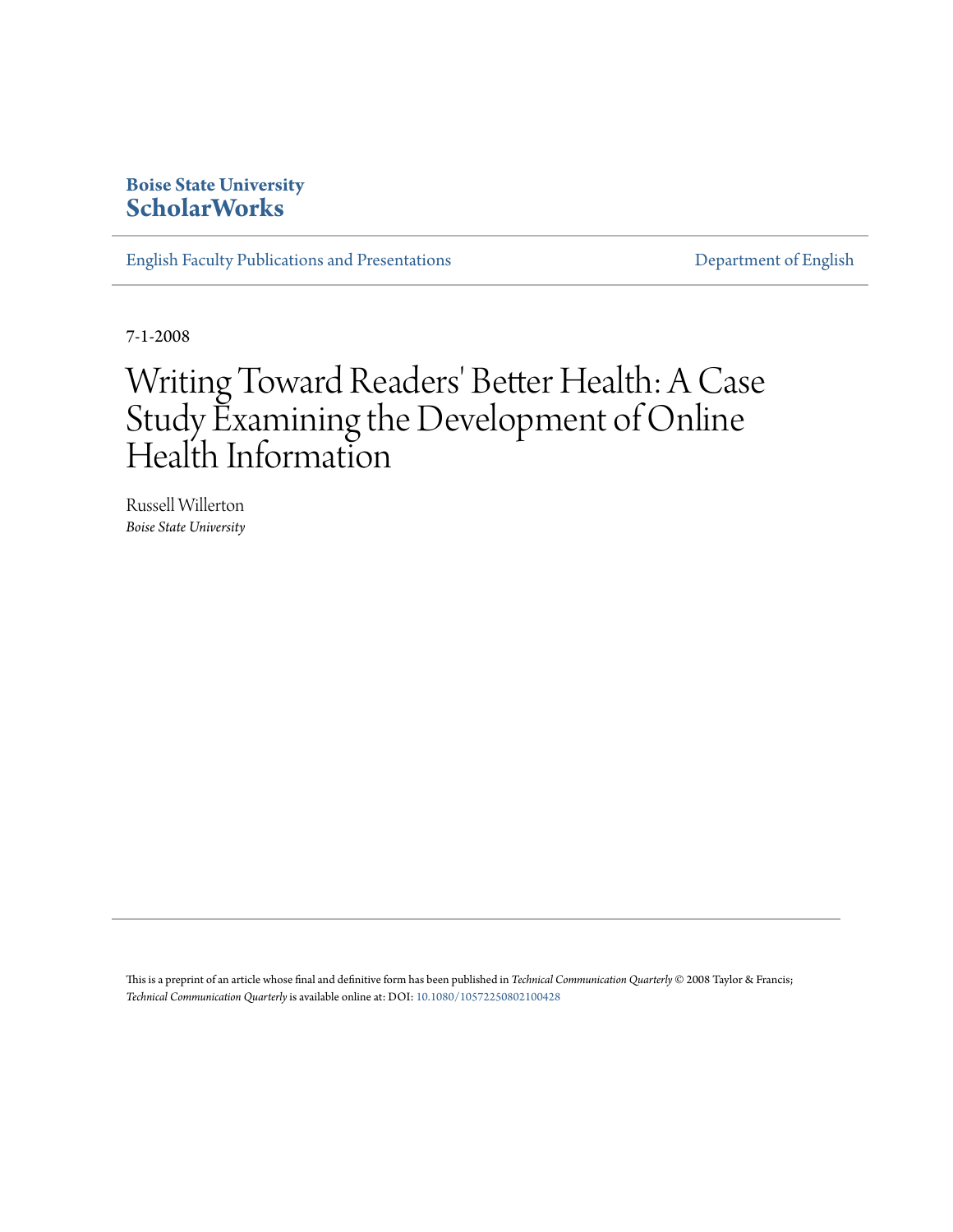# Writing Toward Readers' Better Health: A Case Study Examining the Development of Online Health Information

**Russell Willerton**  Boise State University

#### **Abstract**

Each year, more people search the Internet for health information. Through a case study conducted at a prominent health information company, I will show that technical communicators are well suited to contribute to the development of online health information. Like other technical communicators, online health information developers must make rhetorical choices based on audience needs, function within specific social contexts, and work through challenges of writing, editing, and project management.

#### Bio

Russell Willerton is an assistant professor of technical communication at Boise State University. His research on document design and white papers has been published in the *Journal of Technical Writing and Communication* and *Technical Communication*.

#### **INTRODUCTION**

According to a survey conducted by the Pew Internet & American Life Project (Fox, 2006), 80 percent of American Internet users, or 113 million adults, have searched for information on at least one of 17 health topics such as diet and nutrition, sexual health, and specific diseases or medical treatments. Harris Interactive (2003) also reported that 80 percent of patients surveyed consulted online sources for health information, adding that "The vast majority of them report that the information they find enhances their understanding of their health problems, has an impact on how they manage their overall health, affects how they communicate with their doctors, and improves their compliance with prescribed treatments" (Harris Interactive, 2003, p. 2).

Unfortunately, as the Pew report (Fox, 2006) points out, Internet users often fail to evaluate the sources and dates of the online information they consult. Although reported cases are rare, emotional distress and even physical harm may befall those who act on bad information or who misunderstand or misapply information that they find (Crocco, Villasis-Keever, & Jadad, 2002). Only 3 percent of respondents to the Pew survey said they or someone they know had been seriously harmed by following the advice or information they found online, but that small number of respondents extrapolates to 3 million adults who might have faced some type of harm or difficulty (Fox, 2006, p. 8).

Because so many people are searching Internet sources for health information, the question of how to design accurate, useful, and usable online health information is clearly an important one for technical communication researchers and practitioners to address. Along these lines, some recent studies investigate types of online health information and how consumers use and evaluate them. For example, Oermann &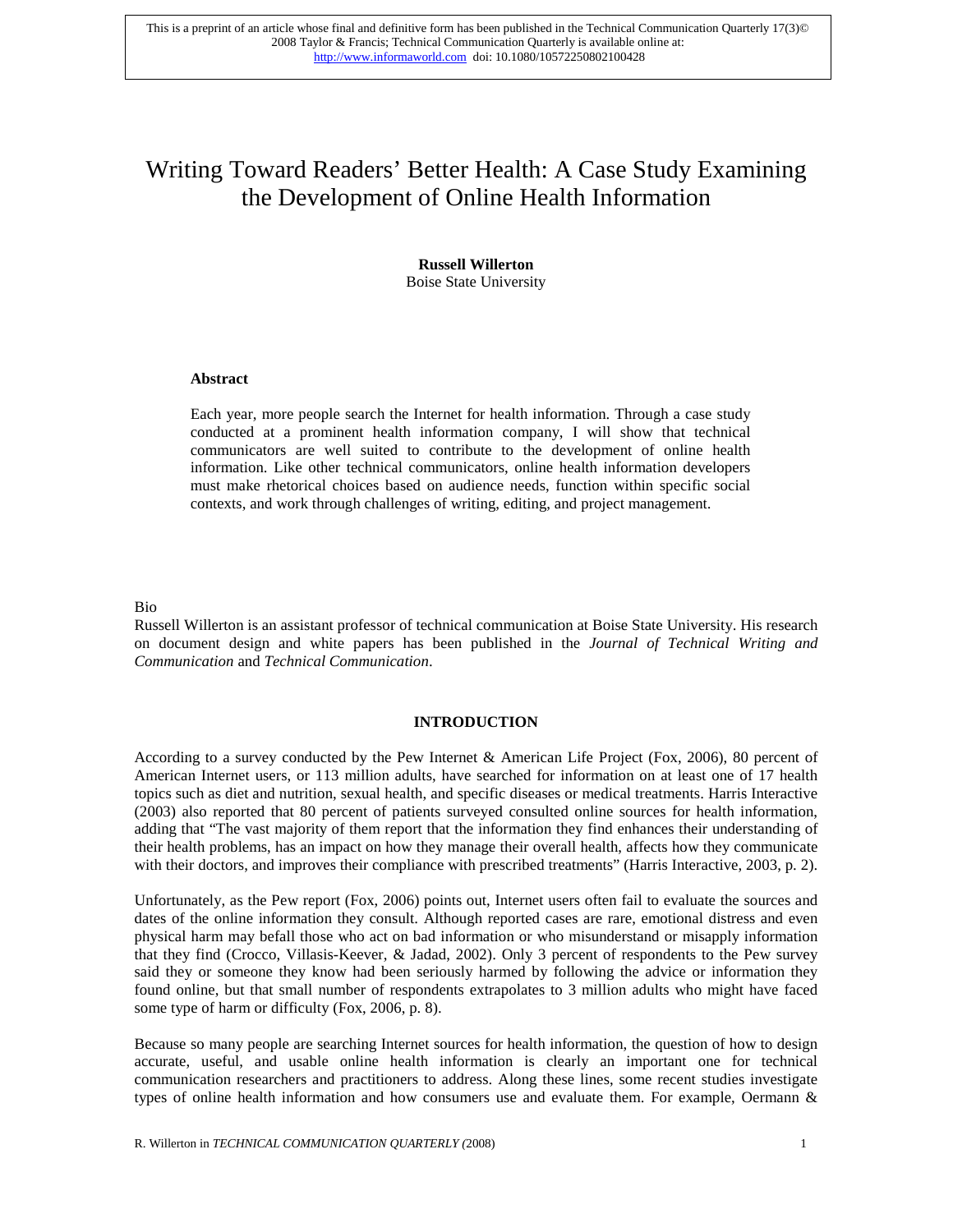Pasma (2001) showed that information on how to judge the quality of care provided by a doctor, hospital, or long-term care facility is generally easy for consumers to read and understand when it meets standards for content and design set by the Health Information Technology Institute, a non-profit organization focused on health and information technology. Oermann and Pasma (2001) write that quality of care information is well suited for distribution online because it is not likely to be provided to patients when they are seeking care for an illness. Freeman and Spyridakis (2004) examined factors that affect readers' judgments of the credibility of online health information. Their study confirmed strong relationships between readers' evaluations of sources of information and their evaluations of the information provided by or attributed to those sources. They also found that readers may judge online medical information less critically if it interests them, and that readers with greater Internet experience may judge credibility more critically than those with less experience (2004, p. 257). Tjora, Tran, and Faxvaag (2005) studied a group of patients who used a secure online system called MedAxess to communicate with their primary care physician. They found patients experienced easier access to their physician by using MedAxess instead of using the telephone or traveling to the doctor's office; patients tended to solve specific problems that they felt were too complicated to explain on the phone or that required some interaction back and forth between patient and doctor; patients did not worry about the security and confidentiality of their medical information. However, patients felt the log-in process was awkward and a barrier to use, and some patients preferred plain email instead of MedAxess.

So far, only a handful of studies describe how online health information is created. One article in that vein is an overview of how the National Cancer Institute has gathered user input over several years and modified its main website in response to this input (Grama et al., 2005). Another is Williamson (2005), which describes how user needs can be addressed through research and planning before a health website appears online. A recent book by Miriam Locher, *Advice Online* (2006), provides insight on health information provided by a particular website that invites questions and provides responses. However, Locher's study focuses on textual features of the advice that is given and not on the processes through which that advice was formulated. A recent study of German question-and-answer websites, somewhat similar to Locher's but smaller in scale, showed that experts used more medical terms in the answers they provided when readers used more of them in their questions (Jucks & Bromme, 2007). The online *Journal of Medical Internet Research* is an "international scientific peer-reviewed journal on all aspects of research, information and communication in the healthcare field using Internet and other eHealth technologies" ("Scope," n.d.). While many articles in *JMIR* concern online health information, most focus on how that information is used and not on how it was created or designed.

In attempt to add to this initial understanding of the design and creation of online health information, this article presents a case study of writing at a leading provider of online health information. I will show that online health information, like other forms of technical communication, requires writers to make rhetorical choices based on audience needs, to function within specific social contexts and work with subject matter experts (SMEs), and to carefully think through challenges of expressing ideas correctly and managing work efficiently. At the same time, I will show how the goals of online health information producers can positively affect the relationships between writers and SMEs, and I will show how the continually changing body of evidence-based medical knowledge affects the ways writers produce online health information. As the need for accurate and usable online health information continues to grow each year, technical communicators and academic technical communication programs are well suited to contribute to the development of online health information.

Naturalistic studies of writers producing particular types of texts (e.g., Dautermann, 1997) provide insight into the rhetorical processes and organizational forces that shape those texts. Cynthia Ryan's case study (2005) involving the women's health magazine *MAMM* and Roger Munger's article (2000) on paramedics' run reports are among the few recent works in our field on medical and health discourse that include direct observation of people creating medical and health-related documents. While the run reports are produced and used by trained medical and paramedical personnel, the articles in *MAMM* were created for a consumer audience by writers with varying levels of knowledge about and experience with breast cancer. The online health information from the company in the following case study is produced by writers and editors from a variety of backgrounds: some were trained in nursing or other health professions, while others have backgrounds in other fields, yet all content must pass physician review. Thus, the space in which this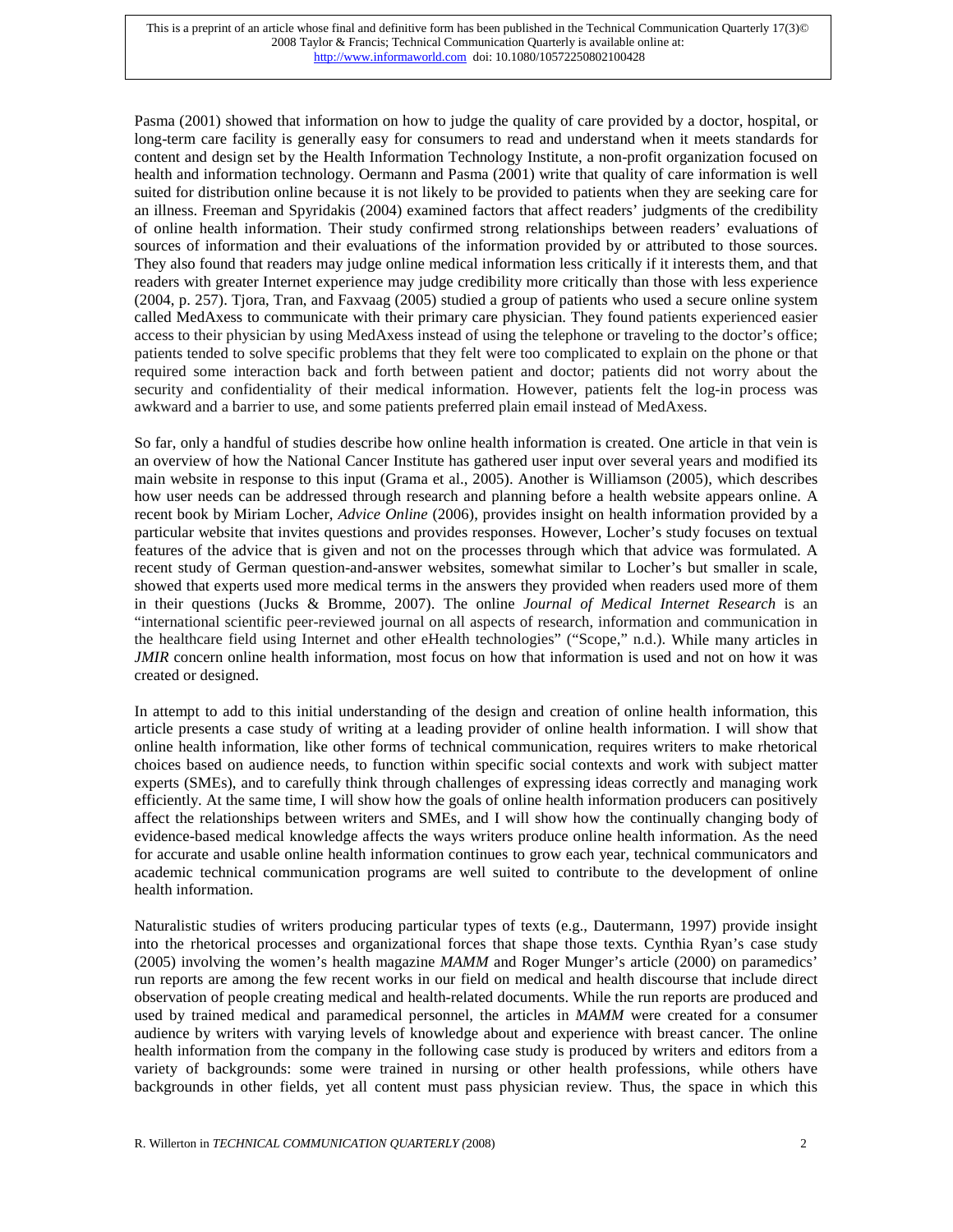company operates is in some ways between the spaces described by Ryan (2005) and Munger (2000), of medical professionals and professional communicators. As the World Wide Web becomes a more important source of health information for consumers and medical experts alike, this space may offer new and expanded opportunities to technical communicators.

Although scholars of technical communication describe the field in a variety of ways, these three aspects are used frequently: technical communication is a rhetorical endeavor that requires specific attention toward the audience (Peeples, 2003; Ornatowski, 1997; Whitburn, 2000); it occurs in specific social contexts (Lay et al., 2000; Markel, 2007); and it requires communicators to use cognitive skills to solve problems (Johnson-Sheehan, 2005; Anderson, 2007). Answers to these research questions will provide insight about how each of these elements of technical communication affects work at the case study site:

- How do writers and editors collaborate with reviewers who are physicians?
- How do writers and editors envision their audiences and tailor health content for them?
- What cognitive processes are involved with creating health-related content for online delivery?

In the following section, I will describe my research methods. Next, I will present and analyze the results of my research. Finally, I will discuss the implications of this study for technical communication pedagogy.

#### **CASE STUDY SITE AND RESEARCH DESIGN**

As I sought an opportunity to observe how online health information is created, the company that I'll call Alturas provided a sample of health information developers whom I could observe *in situ* within the context of their regular work. Alturas is a prominent producer of health information in a variety of print and online formats. The company provides content to consumer health portals, health insurance companies, disease management companies, hospitals, nurse call centers, and medical practices, to name a few types of clients. These organizations then provide this health information to their consumers.

The members of my sample (I will use pseudonyms for the participants in the study) were recruited by a division manager, Leah, and two senior executives, Helen and Tamara. Leah's group includes writers, copy editors, and editor-managers; eight of them participated in the study, along with Leah. Leah, Helen, and Tamara sought volunteers who represented a variety of roles within the team and who had a range of experience at Alturas. Four were writers, one was a copy editor, and three were editor-managers. Some had worked at Alturas less than two years, while others had worked there more than a decade. Two had nursing degrees, two others had master's degrees in science, and the rest had studied in history, English, journalism, and psychology. One of the group had, in addition to other degrees, a master's in technical communication; another was a part-time graduate student in technical communication. Participants signed IRB-approved consent forms, allowing me to observe their work and to tape-record interviews. While Alturas provides a wide variety of content in print and online formats, the employees I observed are involved primarily in producing information accessed online through a web browser.

The medical review team, which must approve a piece of content before it is published, includes licensed physicians who work with content development divisions throughout the company; I talked to two physicians from that group, Grant and Gretchen. Alturas' content covers a wide range of topics, from relatively simple items like bunions and common colds to complex topics such as HIV, coronary artery disease, and endometrial cancer. Types of content include descriptive overviews, causes, treatments, prevention tips, descriptions of relevant drugs, and tools for making decisions on treatment.

Alturas closely follows research on evidence-based medicine (EBM), and the onsite library helps the company to stay informed about the most current medical knowledge. The foundation for their content is the same knowledge available to the medical community at large. As Sackett and Rosenberg have written of EBM, "The ascendancy of the randomized trial heralded a fundamental shift in the way that we establish the clinical bases for diagnosis, prognosis, and therapeutics. The ability to track down, critically appraise (for its validity and usefulness), and incorporate this rapidly growing body of evidence into one's clinical practice has been named 'evidence-based medicine'" (1995, p. 620). Denny writes that EBM research follows these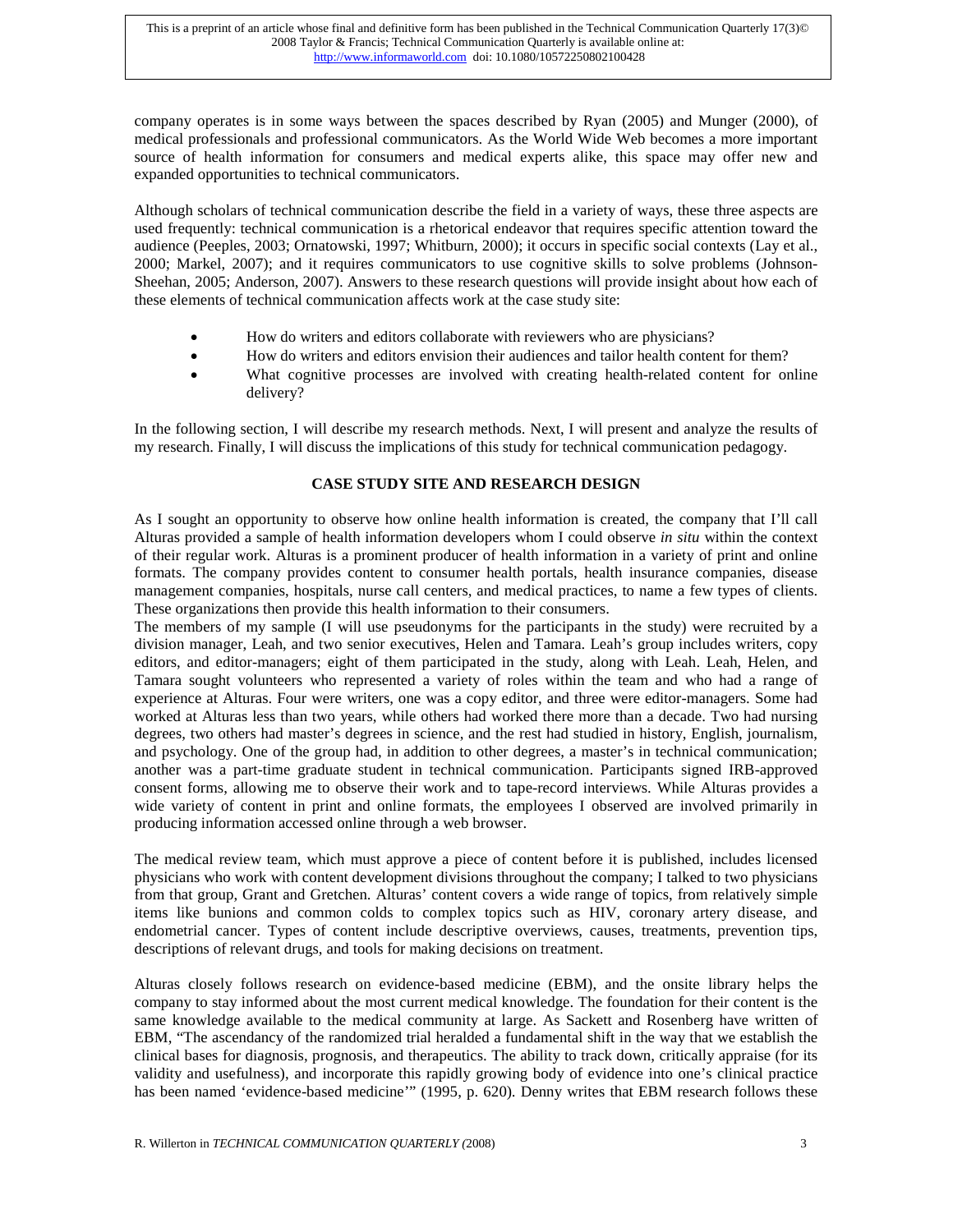steps: "the formulation of a clinical question, a search of the literature for relevant clinical articles, an evaluation of the appropriateness of the evidence thus gathered, and the application of useful findings. Of course, some forms of evidence are considered more appropriate than others and the most highly prized is evidence derived from randomized, controlled clinical trials" (1999, p. 6).

Denny points out (1999) that EBM tends to maintain a separation from complementary and alternative medicine (CAM), which includes treatments such as traditional Asian medicine, aromatherapy and herbal medications, acupuncture, shiatsu and yoga. While some efforts are underway to make the study and practice of CAM more scientific and evidence-based (Cooper, 2004), EBM will most likely reflect the points of view of doctors who conduct and rely on scientific studies within the EBM paradigm (Denny, 1999).

In addition to the on-site library providing access to the latest knowledge of EBM, writers at Alturas learn about their subject matter from physicians and specialists who work for Alturas to review health content. While the practice of having physicians and medical specialists review online health content has practical benefits, such as helping to ensure that readers receive accurate and appropriate information, it also helps online health information providers like Alturas maintain accreditation from URAC and other groups. The most stringent accreditation is offered by URAC, an accrediting body overseeing several aspects of healthcare services in the U.S. URAC's standards, which Alturas meets, state that online content should be reviewed by a minimum of two health content reviewers, and that at least one of them should possess expertise in the specialty area relevant to the condition under review (URAC, 2007). URAC accreditation teams review a provider's content and conduct an onsite investigation of management and quality control practices. URAC accreditation process is more stringent than that offered by the Health on the Net (HON) Foundation. The HON Foundation is an international non-governmental organization based in Switzerland, and its code of conduct requires that information on medical and health websites be given "by medically trained and qualified professionals unless a clear statement is made that a piece of advice offered is from a non-medically qualified individual or organisation" (2007). Another group, the Internet Healthcare Coalition, provides a code of ethics (2006) for information providers and tips for consumers about how to evaluate online health information, but the group does not certify or accredit information providers.

#### **Design and Methods**

Because my research questions were well-specified, I developed a framework that prestructured (Miles & Huberman, 1994, p. 83) my case study. This study is descriptive because it attempts to preserve the "natural setting" I observed and to provide a "rich understanding" (MacNealy, 1997, pp. 44-45) of how online health information is produced at Alturas. I designed a naturalistic case study, in which many hours of observations *in situ* within the context of the informants' regular work would be supplemented by interviews. Over the course of eight weeks, I shadowed my informants at prearranged times, observing them and taking notes as they went about their writing and editing duties, and participated in meetings. I then typed out my notes from each session. I later interviewed each informant to further discuss his or her work, to look at specific examples of online health content, and (with the exception of Leah, the division manager) to gather responses to my survey questions (see Appendix). Tape-recorded interviews were later transcribed. Each transcript and set of notes received a two-letter identifier for tracking purposes; these identifiers will be used in the results section below.

I offered to provide a research exchange (Adler & Adler, 1987, p. 40) as a way to reciprocally benefit Alturas and to acknowledge the privilege of conducting research there. Leah, Helen, and Tamara agreed to let me give a summary presentation at the conclusion of the project. This presentation included results from my observations as well as a bibliography of resources based on topics of interest identified through the survey.

After concluding my observations, I came back to my notes and identified information that related to my research questions. I followed a similar pattern with the transcripts of the audiotaped interviews. Periodically, I wrote analytic research memos (Glesne, 1999) that focused on the three key research questions. Following Lincoln and Guba (1985), I used member checking to ensure the accuracy of my interpretations. I gave my informants the opportunity to shape this document by sharing a draft with them, and I have incorporated many of their comments and clarifications into this article.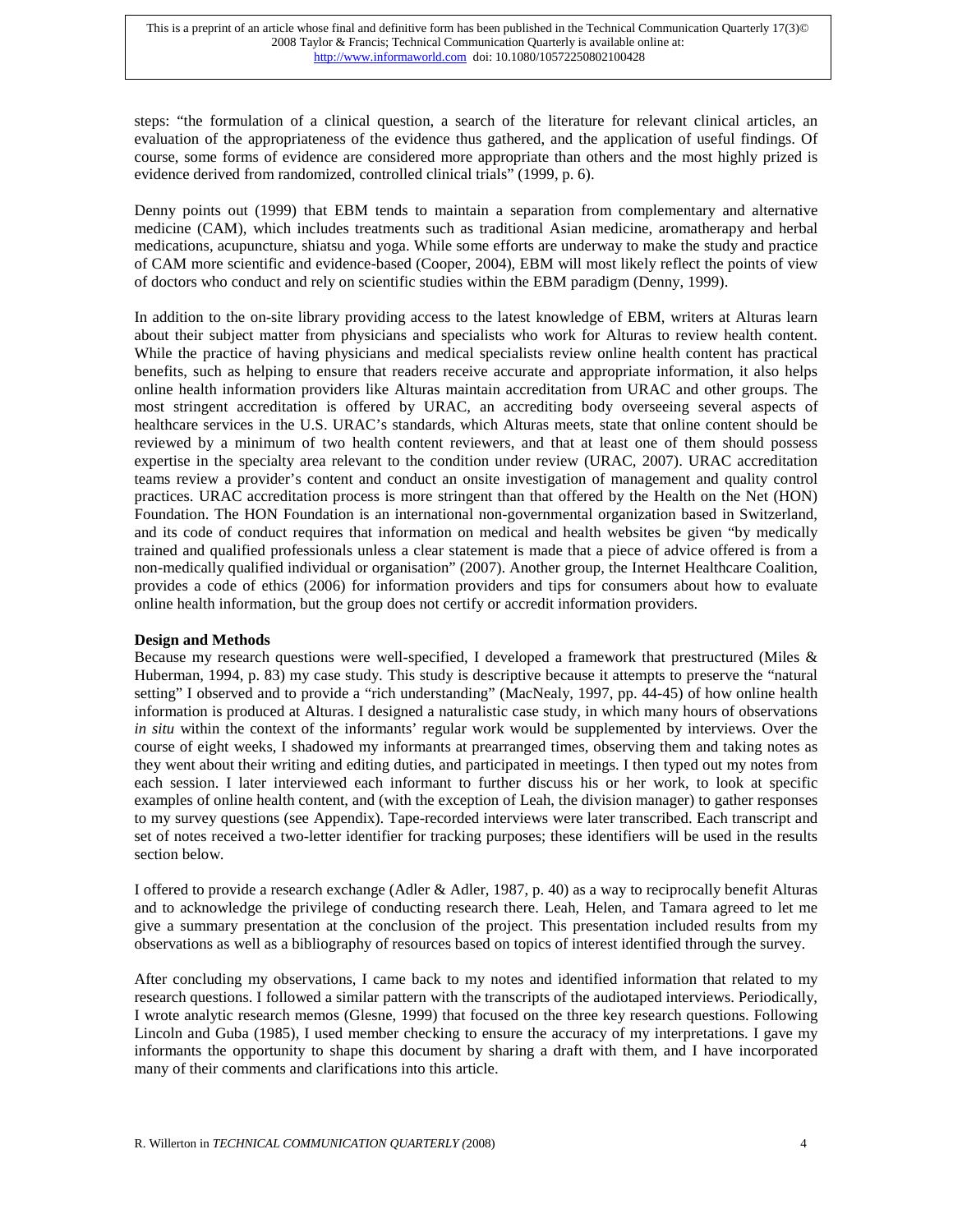#### **RESULTS**

#### **What factors help writers and editors collaborate with reviewers who are physicians?**

In the field of technical communication, it is often expected that subject matter experts (SMEs) such as programmers and engineers will treat writers as inferior (see Dragga, 1993; Jeyaraj, 2004; Lee & Mehlenbacher, 1997; Savage and Sullivan, 2001). Programmers and engineers tend to receive higher salaries and to possess a stronger degree of professional status than technical communicators. Because physicians and medical specialists receive so much training, earn higher salaries, and tend to be regarded highly by society, I wanted to know whether the writers at Alturas would experience difficulties with their subject matter experts similar to those faced by some in the technical communication community. At Alturas, content must be reviewed both by a physician-reviewer, who often has experience as a general practitioner, and by a specialist-reviewer who practices a specific area of medicine.

On the whole, it appears that writers at Alturas do not face the negative treatment that technical communicators are known to receive from some subject matter experts. Whereas some subject matter experts view creation of documentation as an activity that takes them away from other work on their companies' products (Lee & Mehlenbacher, 1997), physician-reviewers at Alturas know that documentation *is* the company's chief product. This premise appears to affect the relationships between writers and reviewers. I found three factors influencing the positive relationships between writers and physician-reviewers: shared goals, a flat hierarchy, and a high frequency of interaction. Each of these factors is related to and supports the others. These factors help ensure that writers and editors are treated as fellow professionals and not as support personnel, which can be the case for some technical communicators (Flammia, 1993, p. 128).

The concept of shared goals was first brought to my attention by Thomas. Thomas is a writer with a background in journalism and corporate communication. He said that in his experience in the newspaper business, many co-workers were concerned about their egos. Employees were not always working toward a common goal; sometimes one person would sabotage another's efforts. At Alturas, he said, the physicianreviewers are focused on the result and what it means to the patient (AL 2). The common goal at Alturas is to provide useful information that helps readers make decisions about their choices in medical treatment and day-to-day health. Grant, a physician-reviewer, said the shared goals of the medical review staff at Alturas parallel those for his own private practice. He said several of the physician-reviewers have a consultative style of practicing medicine, in which they like to help patients make decisions. That consultative "stamp" is on a lot of Alturas' content (AG 2).

Another factor that helps the writers and editors at Alturas work with the physician-reviewers is the relatively flat hierarchy between the groups. Physician-reviewer Grant told me that at Alturas, the writers and the physician-reviewers are equally important. I discussed this research question with another physicianreviewer, Gretchen. She pointed out that in medicine, the number of instances in which you need a strong hierarchy between a physician and his or her team members is relatively small. "If there is a fire, you need somebody to be in charge. If you are operating on the patient and the patient might bleed to death, you need somebody to be in charge, although sometimes that prevents people from asking questions" (AE 1). Thus, a flat hierarchy between writers and physician-reviewers helps all parties at Alturas complete their assigned tasks and pursue the company's goals collaboratively. As evidence of the flat hierarchy, several writers told me (and I observed) that physician-reviewers interact with writers and editors using their first names instead of "Dr." Additionally, the offices of physician-reviewers who work in the Alturas building are identical to those of the writers and editors. In discussing the candor and openness in the relationships between writers and reviewers, physician-reviewer Grant stated, "Sometimes a writer will say to me, 'I don't think we should put this in, because it doesn't help.' So we'll have a discussion about it. But it's the writer's job to decide what to say and how to say it. As long as they're medically accurate, I'm fine with that" (AG 4).

A third positive aspect of the relationship between writers and physician-reviewers is frequent interaction. Several of the physician-reviewers work in the Alturas building, although some do work remotely. In addition to their shared work during the review of content, writers and physician-reviewers meet or talk during the planning phase for each document; they all get the same research packets provided by the Alturas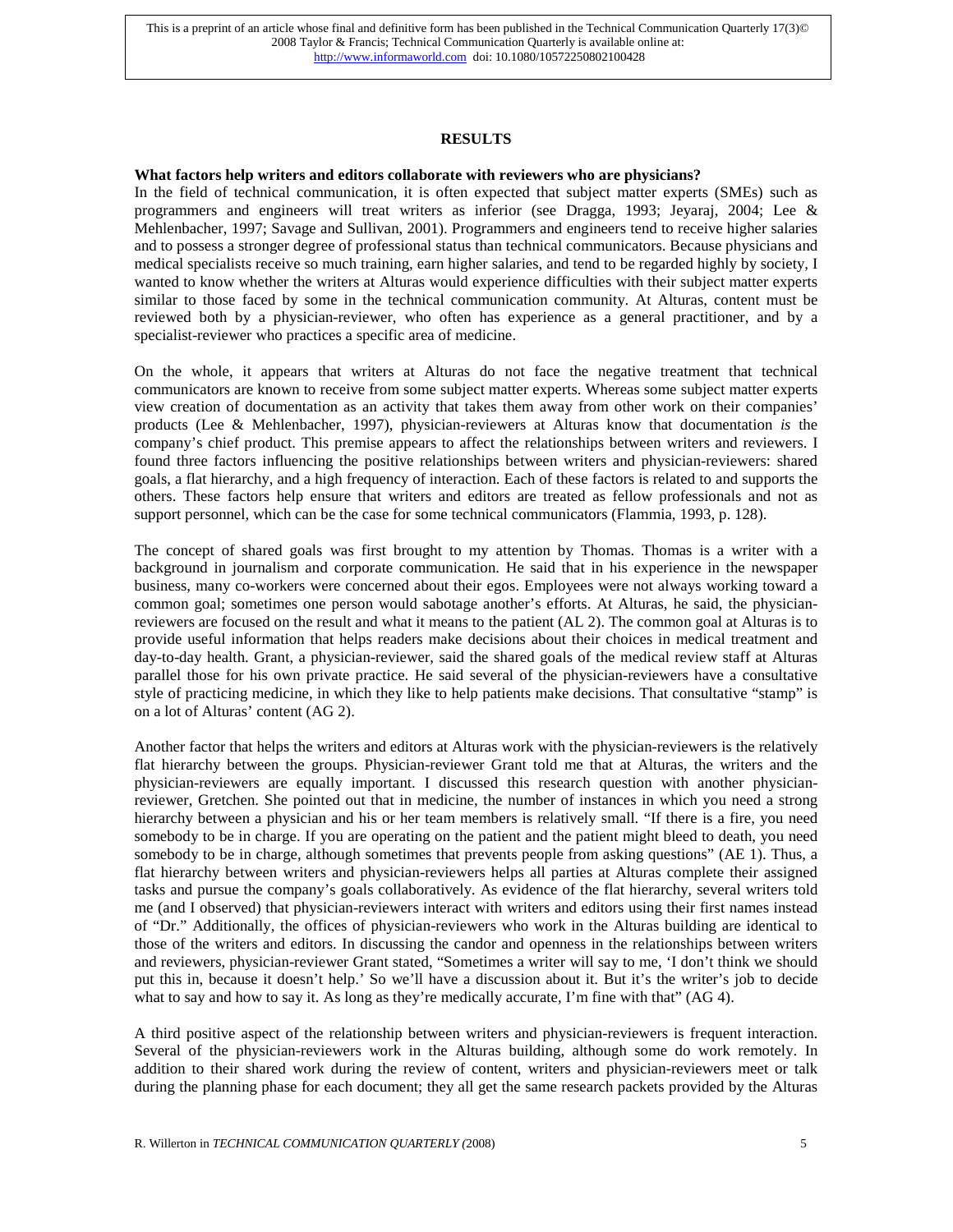medical library. Physician-reviewers onsite meet with writers frequently to discuss and evaluate items published in medical literature and medical news sources. Alturas brings all the physician-reviewers to the building once or twice each year for workshops and other activities. Writer Dawn commented that these meetings reinforce teamwork and encourage a more personal relationship between writers and reviewers (AE 11). By making time to work with writers and editors, understanding the processes writers and editors follow, and respecting writers' and editors' roles, the physician-reviewers at Alturas make many of the positive contributions requested of SMEs by technical writers responding to the survey by Lee and Mehlenbacher (2000).

Just as they interact with physician-reviewers, writers also receive support from their editor-managers. The editor-managers participate in planning sessions and serve as content reviewers. As an editor-manager named Denise put it, she is a coach as well a content instructor (AR 2). Denise also said she helps writers work within the company's standards and sometimes to adjust rules in order to create content that will be useful to the audience. About 95 percent of the topics will easily fit within existing processes, but the rest require discussion and collaboration to find a process that will work best for a particular topic (AT 1). Editormanagers also provide support with project management, which will be discussed later in this article.

Writers have less interaction with the specialist-reviewers (physicians practicing in a particular medical specialty). A specific group at Alturas manages the communication between writers and specialists because the specialists' time carries a high financial premium, and because the specialists' work is done remotely. The non-specialist physician-reviewers sometimes interact with the specialists to discuss a comment that has been made during the review process. Writers are able to communicate with specialists through e-mail and conference calls. The physician-reviewers help balance medical accuracy (to which the specialist reviewers contribute prominently) and the needs of Alturas' audience. Physician-reviewer Grant described how the editorial process affects physician-reviewers and specialist-reviewers:

We [the core medical team at Alturas] retain the editorial rights.... We used to defer to the specialists more, but now we realize, we're the ones who are here and who know better what the consumer needs. Their job is to provide a review. Our job is to interpret that for the consumer. If we think it doesn't translate, we won't add it. Sometimes that means we have to go back to them and say, we didn't make your change. But I think most of them understand why we do what we do. You want to defer to the specialist, but you have to make sure it helps the reader. (AG 3)

#### **How do writers and editors envision their audiences and tailor health content for them?**

As was previously discussed, evidence-based medicine is the foundation for the content created by writers and editors at Alturas. In terms of shaping content for their audience, I observed four factors that tend to affect writers' and editors' choices: personal experiences of the writers and editors, the clinical experience of the physician-reviewers, client comments, and knowledge shared among team members.

Those writers and editors with experience in nursing or other allied health professions draw on it regularly. Kathryn, a writer and registered nurse, said her clinical experience has a "huge" impact on her writing. For many topics she writes about, she said, "I can picture a patient in my mind—remember how we did it, what the steps were, what interaction I had" (AM 5, 3). Kathryn maintains her nursing license and also keeps up her clinical experience by working shifts in a hospital. Editor-manager Denise, also a registered nurse, values her own first-hand experiences as well as those of her writers. She mentioned that she was particularly pleased to have a newly hired writer working on mental health topics; this writer has a degree in psychology and experience working with special-needs individuals. Denise said, "It's easier when people are engaged in their subject matter. A writer who has an educational and work background in the mental health field is more likely to write information with the right tone to engage the reader" (AR 2).

The physician-reviewers' clinical experiences have a strong influence on the online health content at Alturas because they can shape documents going through the review cycle. While the writers have access to the latest information on each subject, the physician-reviewers provide what Grant called "clinical wisdom" (AG 3).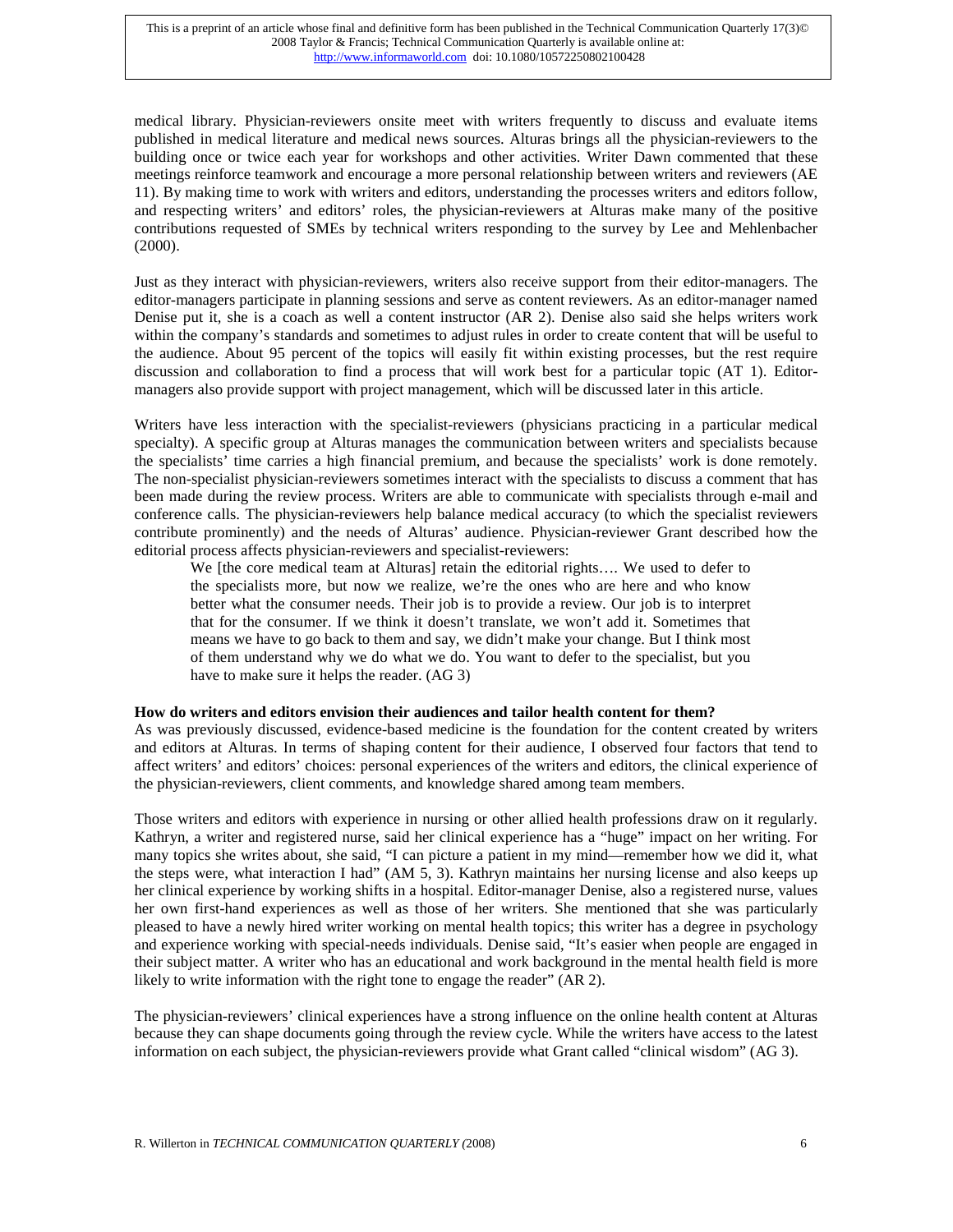Dawn, a writer, said of one of her physician-reviewers, "She has clinical knowledge that is priceless. She has a good feel of what patients need to know" (AE 7, 8). Grant explained the nature of his insights about the Alturas audience:

I've been in practice 13 years. The thing that I get that the writers don't get is feedback on what I'm doing. Some feedback is verbal, and other feedback is visual. If I'm talking to you about the pathophysiology of how ACE inhibitors work [to treat high blood pressure] and your eyes start to glaze over, I understand that you are not grasping it, and that I need to change how I say things….

When the writers read information and try to figure out what to write, it's hard for them to know what to write because [for the most part] they haven't sat in front of a patient and tried to decide, what is it that I want this person to know? If this patient is going to remember three things when they leave this office, what are those things? It's not that an ACE inhibitor blocks a protein; it's that it can make them not die of heart failure. (AG 1)

Another way in which writers, editors, and their managers learn about the audience is through comments from Alturas' clients and their consumers. The content of the Lucy Answers online health website studied by Locher (2006) is almost entirely created in response to specific requests. Although Alturas, in contrast, does not have the question-and-answer format used by Lucy Answers, comments from Alturas' clients form an important source of ideas for new topics to pursue and for specific opportunities to provide updated information. Alturas' clients comprise one of several user communities (Barker, 1998) who employ the company's content regularly. Paige, an editor-manager, explained that every comment from a client or consumer goes through triage by a committee of editor-managers and a physician-reviewer. This committee formulates a response to each client and makes a decision on whether to change Alturas' online health content. This internal process for accepting and processing user feedback (Nielsen, 1993; Barnum, 2002) helps Alturas to better understand the audience's needs, and it helps Alturas to provide content that is more useful and usable. Paige said that in a period of about 3 months, about 100 comments had been addressed, and many comments led to changes and updates in Alturas' content (AV 1).

Shared knowledge and understanding are a fourth influence on the online health content at Alturas. Alturas emphasizes collaboration among its employees. The Alturas building has many meeting rooms that are frequently filled with discussions and group work sessions. To paraphrase what I heard on more than one occasion at Alturas, "Many eyes make the content better." I have already mentioned the collaboration of writers, editor-managers, and physician-reviewers during the planning process for each document. In addition, the writers meet together frequently to discuss their work, as do the copy editors. The copy editors sometimes give short presentations to the writers. The frequency of collaboration creates an environment in which writers and copy editors share information and work toward similar goals for the content they produce.

#### **What cognitive processes are involved with creating health-related content for online delivery?**

As I sought to research the cognitive processes involved with creating health-related content for online delivery, I was interested in how the writers and editors approach their tasks—what mindsets did they adopt? How did they think about their work as they went about it? Four main processes emerged through my observations: focusing on roles and responsibilities, managing projects, learning to embrace the flexibility offered by hypertext, and monitoring accuracy and consistency among documents. While these processes were important for those individuals I observed at Alturas, they also have practical applications for writers and editors creating documents in a variety of settings (e.g., Hackos, 1994; Ament, 2003)

**Focusing on roles and responsibilities.** Writers and editors must concentrate on the task at hand and avoid work unrelated to that task. The amount of content Alturas produces is vast —many thousands of electronic documents. In part, this need to focus on roles and responsibilities stems from the wealth of information Alturas has created. The writers at Alturas use an XML tool for their authoring work; the content they produce goes to many clients, each of whom will interpret the styles in the document type definition (DTD) differently. While employees at Alturas test their content to ensure that web browsers will display it properly, they know that they must relinquish some control over how the text will appear on the end-user's screen. Their roles are to create quality content, or input, while their clients will have their own interpretations for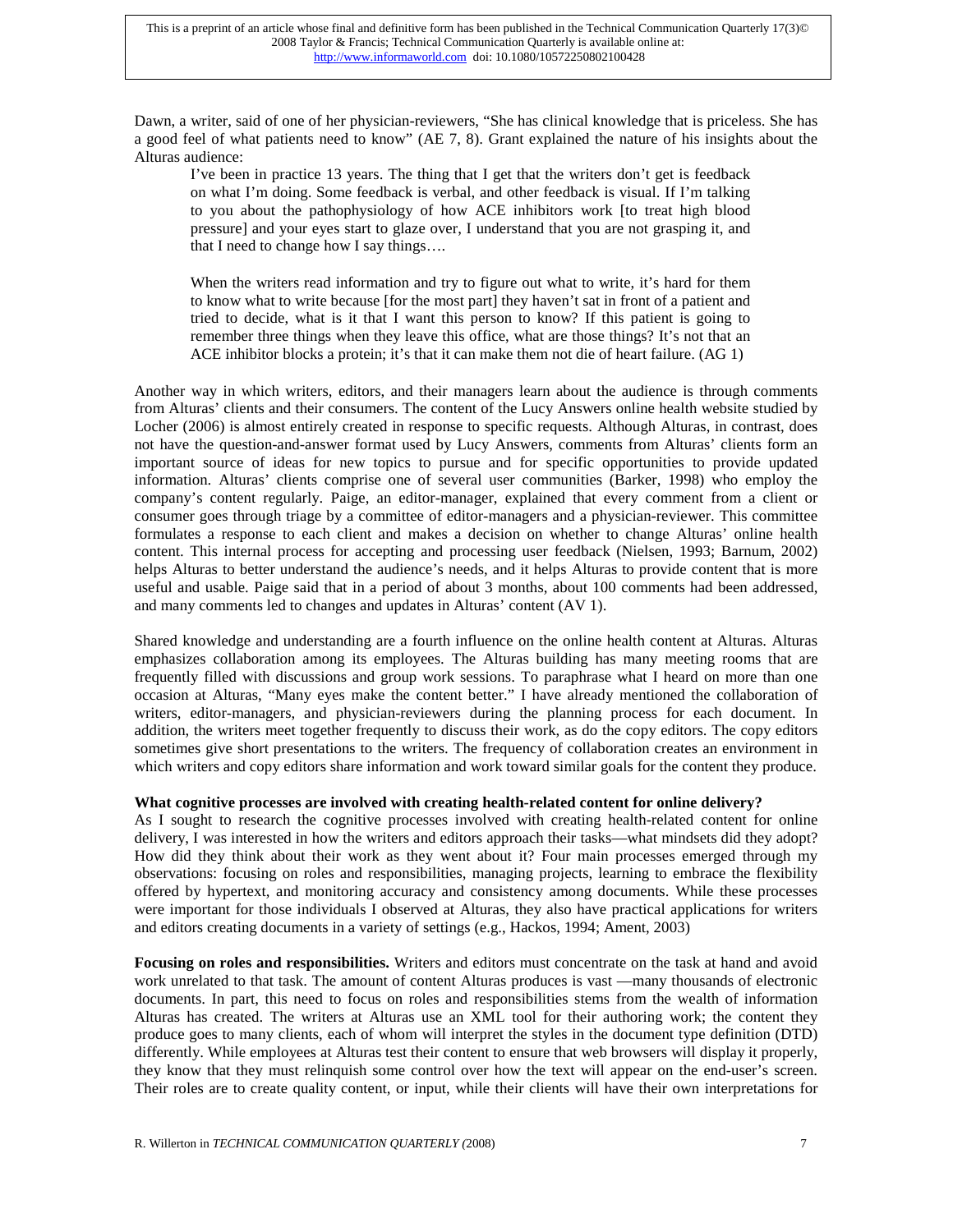the format, or output (see Ament, 2003, p. 3). Alturas also has a company-wide commitment to update all of its topics on a regular schedule. Because the amount of content is so great, writers and editors assigned to updating documents must focus on the medical information in each document more than the style and structure. Other writers and editors have primary responsibility for style and structure, so each group must respect the other's roles. As writer Dawn stated, she and the other writers are aware that they only have time to do the assigned tasks before moving to another document (AE 6). Anne, a copy editor, stated that there are points at which both writers and editors sometimes feel constrained by the content development and review process. However, Anne acknowledged that changing the process by stretching their resources even farther could have other domino effects that might offset any gains (AK 1).

**Managing projects.** Project management is another key cognitive activity. Alturas updates thousands of online documents regularly, and new documents are always in development. As writers, editors, and content managers think through their work, they follow the processes and timelines established through the project management process. Denise, an editor-manager, summed up the importance of project management: "Our team lives and dies by timelines. Timelines help everyone keep their work on schedule" (AR 2). Members of the project management team consult with writers and editors frequently. The team also maintains an online system to track the content developers' work. In addition to the timelines maintained in the online system, both the writers and the copy editors follow processes that they have developed for their respective duties. Writers manage parts of their own work by a creating a work plan for each document they create or update. As writers and editors at Alturas think through their work, they are aware of each document's progress within its appropriate processes, and they consider how their tasks will affect their colleagues.

Another aspect of the need for project management comes from the intangible nature of online documents. Without specific processes to identify particular online documents for review, such documents are likely to stay out of sight and out of mind. They are not visible on a shelf like a book is, and a database of documents does not have a specific beginning and end. Editor-manager Teresa, who has worked on some books that Alturas produces, described one of the differences between working in print and working with online documents: You can look at a book and say that it's finished, but the online database of documents is never finished (AB 13). For writers and editors to understand that progress is being made, it is important to evaluate each phase when it is completed so information developers know whether a project has been successful (Hackos, 1994).In addition to being intangible and online, Alturas content is so vast that as one phase of content development is winding down, another phase has already begun. The staggered project schedules that facilitate work on documents in the database also ensure that other documents are always in the queue to be updated and edited.

**Learning to work with hypertext.** A third process involves learning how to incorporate links to other pieces of content and managing the content's structure. Sara, a writer, said one helpful aspect of writing online is that "you don't have to necessarily explain every term because you can link to information…. Instead of having to explain what a prostaglandin is, you can link to it. Because not everybody is going to want to read that and know exactly what a prostaglandin is up front. But if they want to learn more, they can" (AC 2, 3). Alturas also provides some online quizzes and some graphics to which writers can link. Writers may request graphics if none are available for a particular topic. Writer Thomas, who previously worked in journalism and corporate communications, is used to writing according to a layout, to fit that physical space. When he was writing newsletters, he was encouraged to keep it "long enough to inform people, but short enough for them to read before they toss it in the garbage." He now prefers the flexibility of writing online (AL 4). Editor-manager Teresa pointed out that the space in the books is limited, because pages must be added in multiples of four, and an increase in pages leads to an increase in the cost (and eventual price) of the books. Teresa said, "The space limitations online, there really aren't any. You can put anything in there. Here [in one of the books] we just had to be much more judicious about what are the absolute key elements they need to know" (AB 2). In a printed book, Teresa continued, the proximity of one element to another can affect how readers understand the information; online the information is structured and controlled somewhat more easily (AB 4).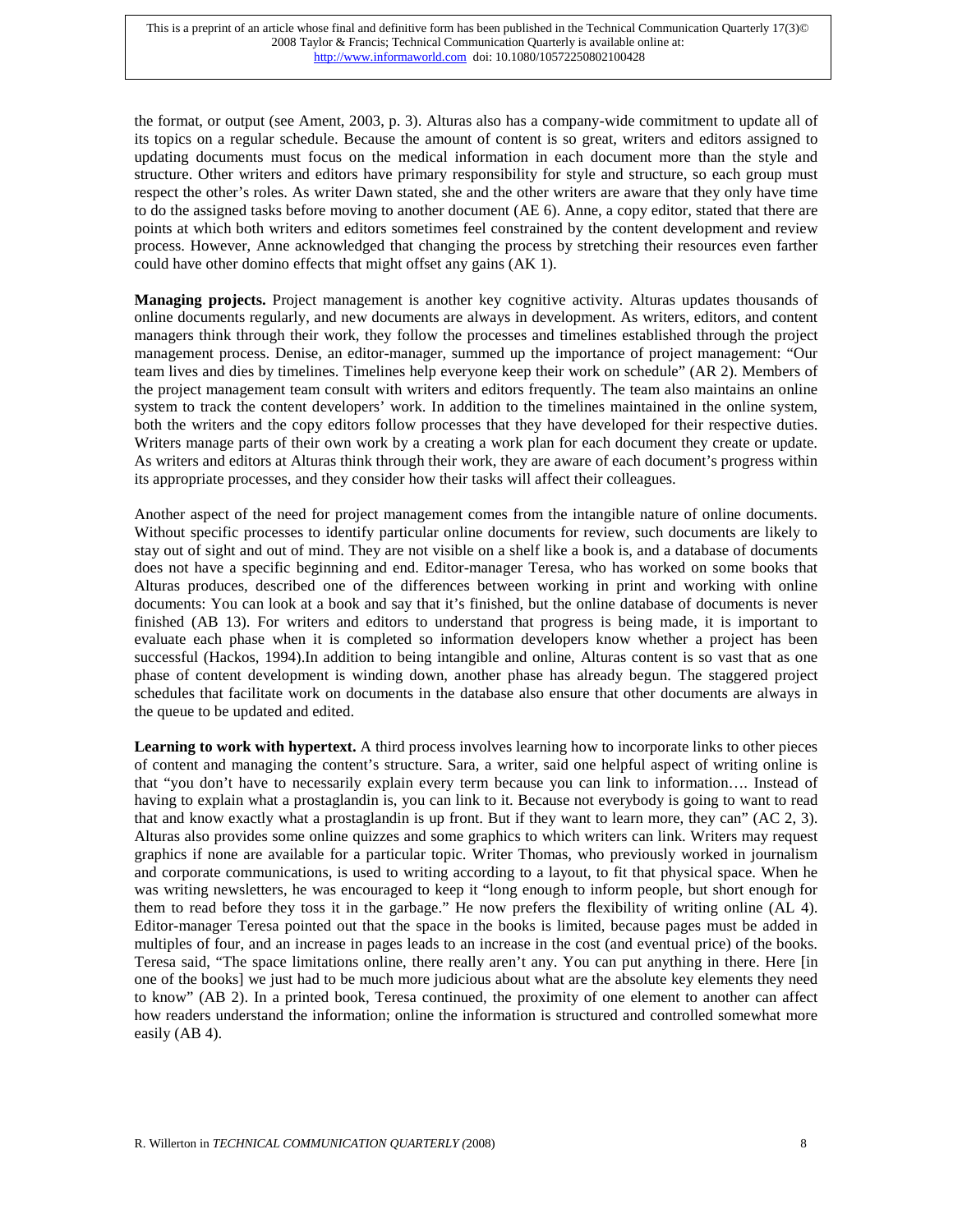**Monitoring accuracy and consistency.** A fourth cognitive process involved with creating online health information at Alturas involves monitoring accuracy and consistency among documents. To ensure that content is accurate, writers, editors, and reviewers must stay informed about recent medical news and literature; the medical librarian, writers, and physicians review medical news daily to identify any information that needs to be added to or updated in Alturas' content. Maintaining consistency presents additional challenges. As writer Dawn said, "Consistency is hard to achieve with lots of writers, lots of documents, and not a lot of time" (MD 2). Some medical facts that may be especially important to keep consistent among many documents include dosage recommendations for over-the-counter medicines, recovery times after certain procedures, names of prescription drugs, and recommendations for nutrition and personal care. For example, in working on one dental health topic, writer Thomas learned from editormanager Denise that the American Dental Association had changed its recommendation for the number of times for daily tooth brushing. Because the old recommendation appeared in several documents, steps had to be taken to update all of them (AD 4). In another instance, editor-manager Paige said that when the American Heart Association published new guidelines for chest pain, calling 911 and the use of nitroglycerin, approximately 20 documents were revised to reflect this and keep the content medically accurate and consistent (AV 2).

Employees at Alturas have a high level of familiarity with the content of their documents, and they are likely to be able to identify the documents that would need to be updated when a particular piece of new information becomes available. However, this knowledge of how new information affects existing documents is often tacit and not explicit; some people at Alturas refer to it as tribal knowledge. This tacit knowledge is important because new evidence-based medical information can affect the content of many documents, not just the one(s) a writer is working on. Generally speaking, tacit knowledge made explicit has potential to increase not only the accuracy of a document, but its value as well (Hughes, 2002). At Alturas, making this tacit knowledge explicit could lead to specific results in a reader's life: for example, a consumer might use this knowledge to take an appropriate dose of nitroglycerin after suffering a heart attack.

Because of the large number of documents that are going through the update process at any given point in time, formalized processes for ensuring accuracy and consistency are essential. Recently Alturas increased its already strong attention to accuracy and consistency by hiring a consistency coordinator, Alyssa. Alyssa manages an online system to which anyone at Alturas may submit a concern about accuracy or consistency within a single document or a series of documents. This system helps codify tacit knowledge and to make it available to employees throughout the company (Wick, 2000; Applen, 2002). Alyssa meets with physicianreviewer Grant to determine the urgency of each issue, and then she searches all of Alturas' published content to see where certain words and phrases appear. She then sends the results of her search to a writer or editor assigned to work on it. Alyssa said the consistency initiative started as a quality-control function, but that now it is affecting research and development activities and new product development. The eventual goal is to "establish one-to-one relationships" among medical facts and make the medical review process more efficient (AZ 1).

#### **Implications for Technical Communication Pedagogy**

Through observations and responses to the survey (see Appendix), I have identified seven ways in which professional associations and academic programs in technical communication might support and educate professionals who create online health information. While it is likely that some of these suggestions are already in place in many programs that do not have developers of online health information among their constituents, I will list them below to point out how they apply to the creation of online health information.

**Outreach.** First, technical communication professionals should reach out to local employers and educate them about our academic classes and the professional technical communication community as a whole. For some people outside the field, technical communication can be associated with a legacy of poorly written technology manuals. Even though Alturas' city is served by an academic technical communication program and a chapter of the Society for Technical Communication (STC), many people I met at Alturas were unfamiliar with the field and with the range of activities in which technical communicators are involved. I recall one particular meeting of writers, editors, and managers working on a special project. The product manager who convened the meeting knew about my research project and asked the group, partly because I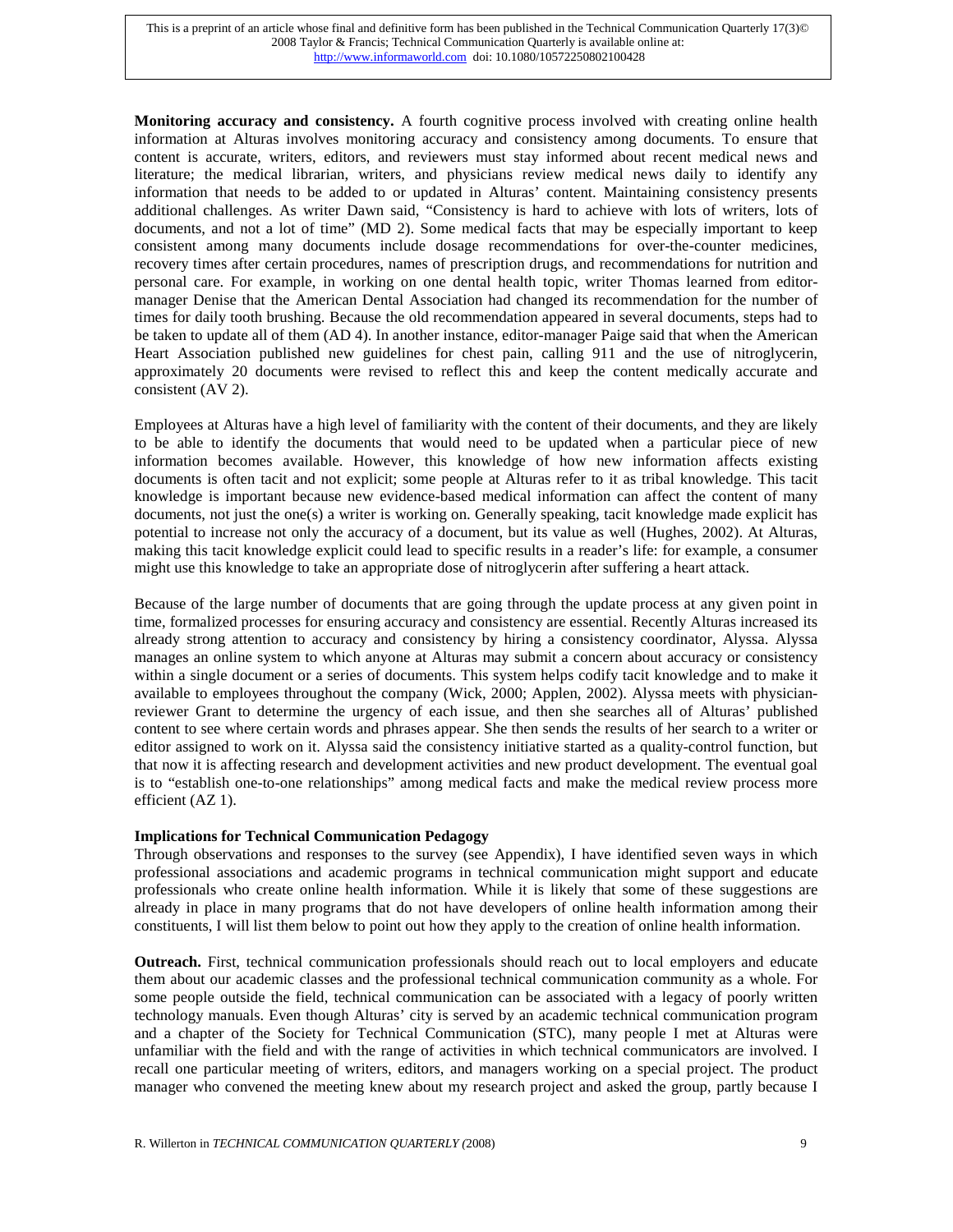was attending, if they considered themselves technical writers. Only Anne, a copy editor who has taken several graduate classes in technical communication, said yes. The rest did not consider themselves technical writers. This group associated the term "technical" with subjects like information technology and mechanical pursuits. They felt that health and medicine are artistic and intuitive endeavors—that some aspects may be "technical," but not usually. Technical writing is what they do at an electronics manufacturer in the region, some said. Although writers and editors at Alturas do many of the tasks associated with technical communication, I did not mention that at the time because I did not want to affect or stifle the group's discussion about the definition of technical communication. I did point out some of the difficulties of naming academic programs and designing curricula in technical communication. Terms such as professional writing, professional communication, and scientific and technical communication are among those used, I said (MB 2). In a presentation to Alturas after I had completed my research there, I pointed out that the STC has several special interest groups (SIGs) that focus on topics that apply to the company's work. Some of these SIG topics include international communication; management; usability; instructional design; and environmental, safety, and health communication.

If technical communication is to benefit writers not currently affiliated with the field, such as some of those at Alturas, academics and practitioners should promote the fact that the field is supported by research in a variety of cognitive and rhetorical endeavors, and that organizations such as STC have knowledge about facets of the communication process that would be valuable. Of the eight writers and editors I interviewed, five were members of the American Medical Writers Association (AMWA). Some AMWA members found benefits in the training programs the group offers, but many acknowledged that a large portion of AMWA members are writing complex documents for highly specialized audiences unlike Alturas' general consumer audience. Online information development gets little attention through AMWA publications and conferences; STC could be a resource in this area and others. After reading a draft description of the project meeting I observed, editor-manager Denise, who participated in that meeting, aptly described the group's perceptions of the field of technical communication and pointed out some areas in which the field's public persona might expand.

From my point of view, what we do at [Alturas] is write information in a manner that helps people make better health decisions. If the writing we do is going to be included in the field of "technical writing," the technical writing field needs to expand beyond what is perceived as "writing the facts" (as in how a DVD player works) to how to engage and motivate people to think about their *personal choices*. As I said before, maybe the "motivational/behavioral change aspect" of the type of writing we do at [Alturas] could be incorporated as a substantial part of the technical writing programs to make such programs even more effective. (MZ 3, emphasis added)

Many discussions of outsiders' views of technical communication focus on one of two issues: whether knowledge of software tools is essential to the field, and whether the field is a profession (Davis, 2001; Hayhoe, 1998; Kynell-Hunt & Savage, 2003; Kynell-Hunt & Savage 2004). For Denise and others at Alturas, however, the definition of technical writing was associated instead with writer's subject matter and goals. One of Spilka's (2002) suggestions for becoming a profession is to embrace the diversity among varying technical communication roles, activities, and organizations. Expanded relationships with companies like Alturas could give the field of technical communication greater visibility, and they could help writers at such companies improve their opportunities as knowledgeable professionals.

**Critical thinking.** Second, technical communication programs and the field at large should teach and discuss critical thinking. While critical thinking may be defined in any number of ways, at Alturas the term refers to analyzing the source and quality of a piece of information (such as a medical journal article or an article from a medical news service), extracting pertinent information from that source, and applying that information to Alturas' content. This is in keeping with Alturas' commitment to keeping up with advances in evidencebased medicine. Physician-reviewer Grant said that some of the most effective writers he works with can read something, make good inferences, and "take it to the next level" by making connections among documents in Alturas' online database or within the subject matter being discussed (AG 4). Writers and editors working with health information are likely to do a lot of reading, and much of it is likely to be written for experts in health and medicine. Classes and projects involving secondary research provide opportunities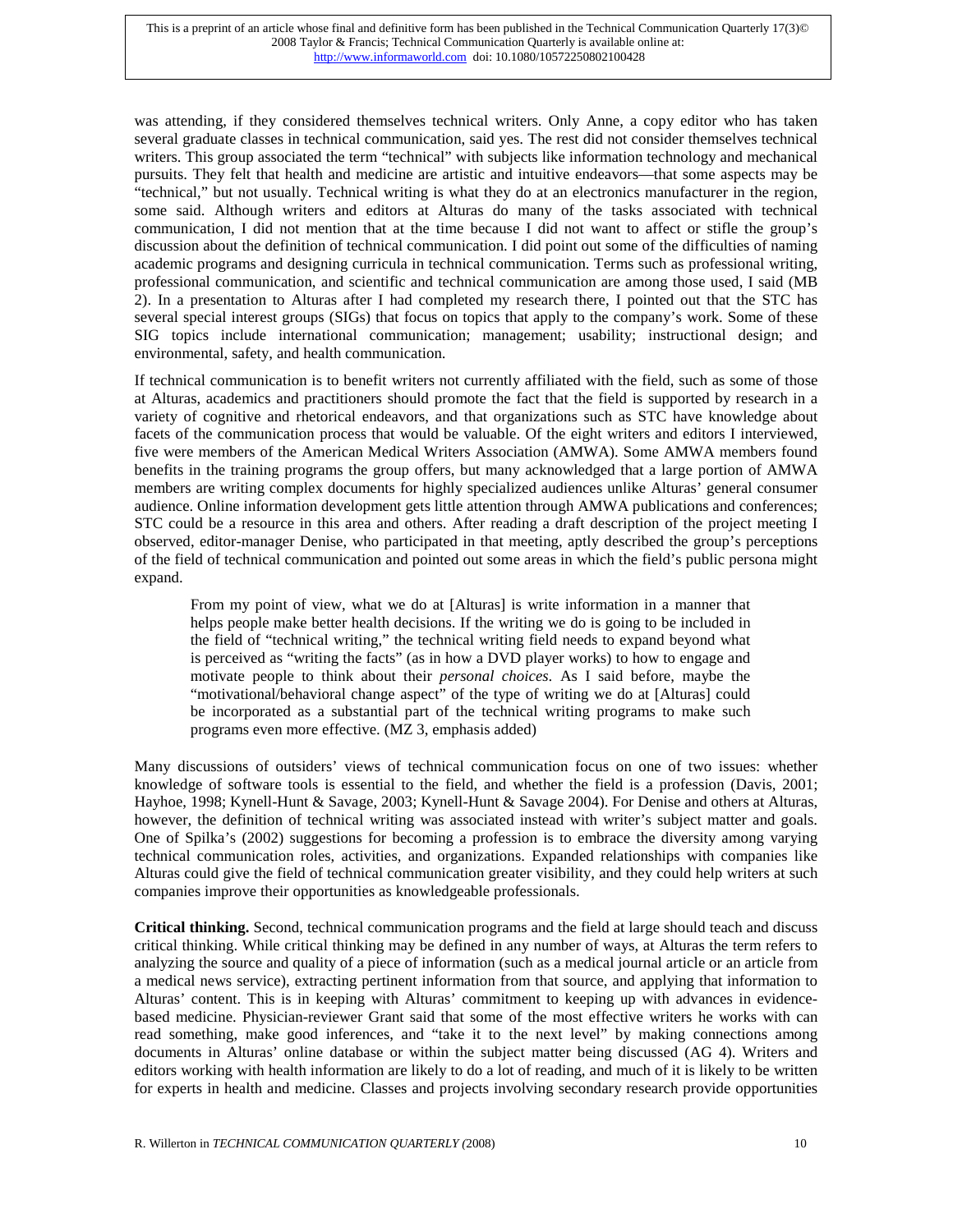to develop these skills. Writer Dawn, who earned master's degrees in both plant biology and technical communication, commented that a technical communication class she took on research methods and evaluating sources had been particularly valuable in her work at Alturas (AE 10).

I learned more about what critical thinking means for medical professionals at Alturas when I observed a workshop led by physician-reviewer Gretchen. She began by discussing types of studies that medical researchers conduct, levels of risk for patients, and ways to describe and visualize data from medical studies. Next, audience members gathered in groups, and each group received a recent medical article to evaluate. I sat with a group that evaluated an article reporting a correlation between the use of a type of depression medication (selective serotonin reuptake inhibitors, or SSRIs) and the risk of fracture among older persons. Although members of the group did not know the article topic in advance, they were able to use the knowledge they had gained through working at Alturas and Alturas-sponsored professional development opportunities to identify key points in the article as well as characteristics about the study's participants that might have affected the results. The study reported that participants in the study who used SSRIs daily had a two-fold increased risk of fragility fractures, or fractures from falling (Richards et al., 2007, p. 188). This is the type of new information that could warrant a change in Alturas' content. Members of this group were cautious about the value of this information for Alturas' content, however. They pointed out that senior adults who deal with depression (and thus take depression medication) are likely to be physically inactive; this lack of activity could be a confounding factor, but the article did not address it. Further discussion between the group and Gretchen identified some potential consequences of modifying Alturas' content in response to this study. If Alturas reports in its content that senior adults using SSRIs have a greater risk of fragility fracture than non-users, some SSRI users might stop taking their medication, and some readers might develop a bias against treatment for depression. The group and Gretchen agreed that the best course of action would be to monitor the medical news and medical literature for further studies on the relationship between senior adults using SSRIs and the risk of fractures (AR 3).

**Technology.** Third, professionals and educators should teach and discuss tools and methodologies for largescale information creation, including single-sourcing. Because the human body is so complex and because advances in medicine, pharmaceuticals, and related fields continue to be made, those who work in online health information are likely to have large amounts of content to create, update, and maintain. The concept of single sourcing, or creating content in pieces that can be reused and repurposed in more than one format, is becoming especially important for writers and editors who create large numbers of documents and information products. Single sourcing has been discussed frequently at recent conferences, in technical communication journals and in books (e.g., Carter, 2003; Ament, 2003; Rockley, 2003). Along with single sourcing, content management systems are becoming increasingly prevalent in technical communication environments, and knowledge of content management practices should also benefit creators of online health information.

**Project management.** Fourth, professionals and educators in the field should teach and discuss project management. Because new information about health and medicine becomes available all the time, writers and editors working in this area need to be able to both plan for change and to change plans when needed. Major events such as the suspension of hormone replacement therapy (HRT) studies in 2002 and 2003 after risks proved greater than benefits (Womersley, 2004) lead Alturas to make immediate changes to related pieces of online content. Several people at Alturas showed me that some health and medical subjects change little over time and require occasional updates, while others change more often and require more frequent attention. Although Alturas has a separate project management team that coordinates content development, writers and editors may also contribute through refining existing processes and developing new ones. As new media are used to create and convey health content, communicators at Alturas and other companies will need to adapt management practices appropriately. Project management continues to be a popular topic for sessions at the STC annual conference. Academics can use the topic of project management to help students understand differences between the school environment and the workplace.

**Employment.** Fifth, the technical communication field should take notice of possibilities for work in online health communication. Academics could encourage students to choose science classes that relate to health and medicine, such as biology, chemistry, and anatomy and physiology. Writer Dawn, who earned a bachelor's degree in biology before pursuing her master's degrees, said that the field of biology has a "whole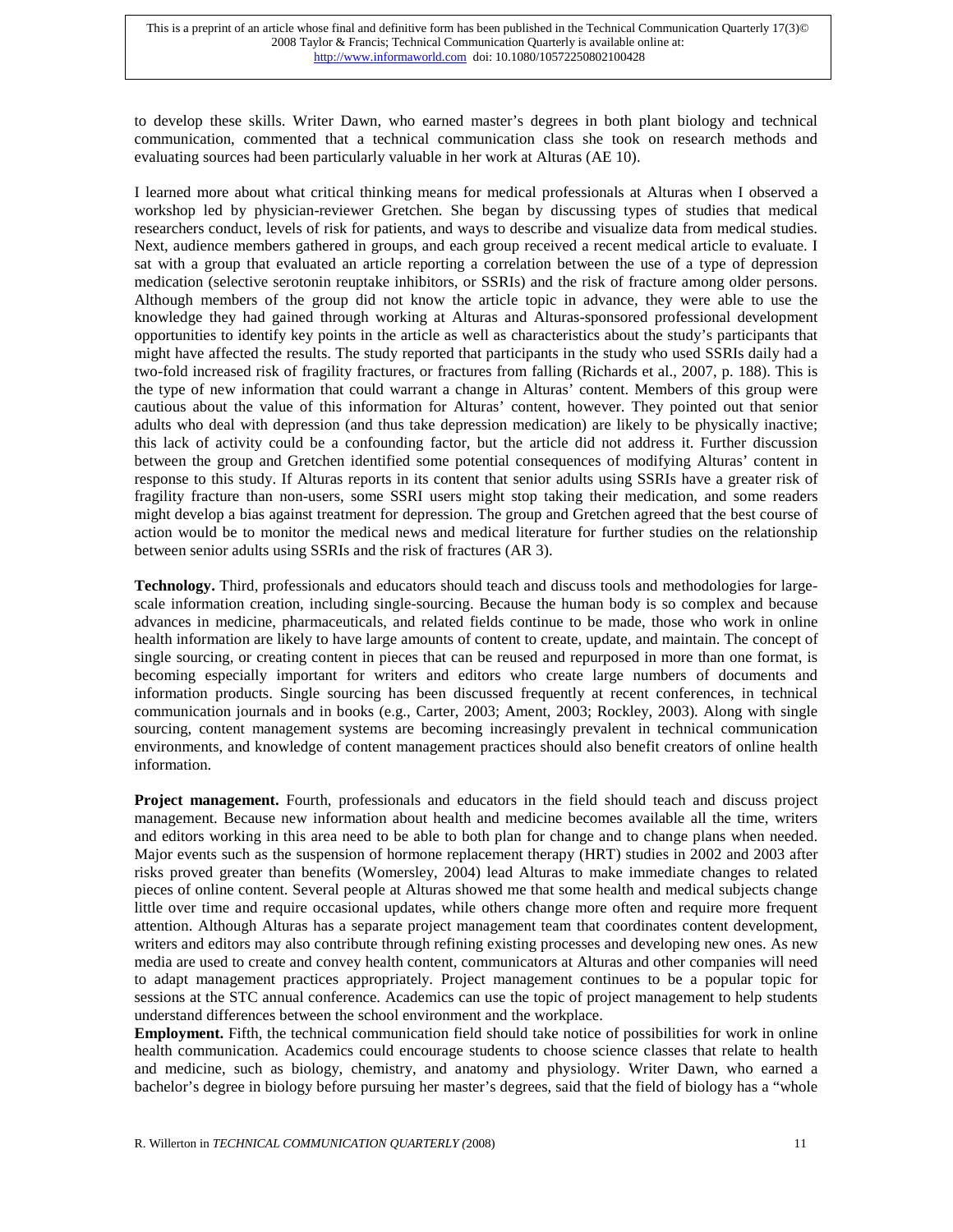different language," and that knowledge of that language helps her as she reads information about cardiology, one of her specialty areas at Alturas (AE 10). Dawn added that any kind of science background is likely to help (AE 11). Editor-manager Paige earned a bachelor's degree in environmental science and a master's degree in biogeography and remote sensing. Writer Kathryn earned a bachelor's degree in environmental education. As mentioned previously, Kathryn and Denise trained as registered nurses. Although those with science backgrounds did not mention this explicitly, a thorough knowledge of the scientific method could also help a writer or editor's critical thinking skills and ability to analyze articles in the literatures of health and medicine.

**Projects.** Sixth, academics in the field should incorporate more health-related assignments, and practitioners should volunteer or partner with local health organizations. Students and practitioners communicating health information, whether in print or online formats, will get to use and develop skills in writing, editing, and creating appropriate graphics. Service-learning is another aspect that could be incorporated into healthrelated assignments. Potential partners might include a campus' student health services office, local chapters of national organizations such as the American Heart Association or the American Diabetes Association, community health clinics, or health offices at the local, regional, or state levels.

**Research.** Finally, members of our field could do and expand research on topics identified through question 10 on the survey of writers and editors at Alturas. The group was most interested in shorter best-practices or how-to articles, such as those provided in STC's *Intercom*. The topics that were selected by at least six of the eight writers and editors include best practices for plain language, online information sites, management for developing online content, interactive multimedia in online communication, online health information sites, and editing online health information. Each of the other options on question 10 was selected by at least three participants, indicating a smaller but still noticeable level of interest. While some health-related topics have been discussed in recent years at STC's annual conference (e.g., Turns & Wagner, 2002; Zimmerman, Akerelrea, & Buller, 2003; Freeman, 2005) and in the field's journals, more could be done.

#### **CONCLUSION**

Writers and editors at Alturas complete many tasks and participate in many activities that are familiar to members of the technical communication field: they gather information from subject matter experts, they collaborate in team projects, they use specialized software tools to create informational documents for online use, and they take great care to ensure that the information they produce is written appropriately for their audience. Writer Dawn and copy editor Anne have been able to use their knowledge of technical communication to contribute to Alturas' ongoing success in providing online health information that is accurate and easy to understand.

In addition to communication knowledge, writers and editors of online health information need the ability to use and understand the language of health and medicine. This ability may be developed through formal education, through professional development and training activities, and through on-the-job training and experience. My observations and my discussions with managers and physician-reviewers revealed several traits of successful writers and editors at Alturas, many of which correspond to a list of characteristics of successful biomedical writers (Bicknese, Connelly, Lantz, MacKay, & Snyder, 1999a). These traits include intellectual curiosity, creativity, innovation, and the ability to work within practical constraints. Biomedical writers often write for expert audiences in areas such as regulatory writing, pharmaceutical development, and public health and policy, although some audiences will lack expert knowledge of the subject matter (Bicknese et al., 1999b). Although many biomedical writers work independently and as freelancers (Bicknese et al., 1999a), certainly the ability to collaborate is important for writers in corporate settings like Alturas.

In addition to private-sector opportunities, communicators with interests in health or medicine might pursue jobs in the public sector. The Centers for Disease Control and Prevention (CDC) and its parent organization, the U. S. Department of Health and Human Services, post a variety of communication job openings. The National Cancer Institute within the National Institutes of Health has a variety of initiatives for creating and researching the most effective types of cancer-prevention information (Kreps, 2003). The Health Communication Fellows program places communication experts with government agencies for a period of a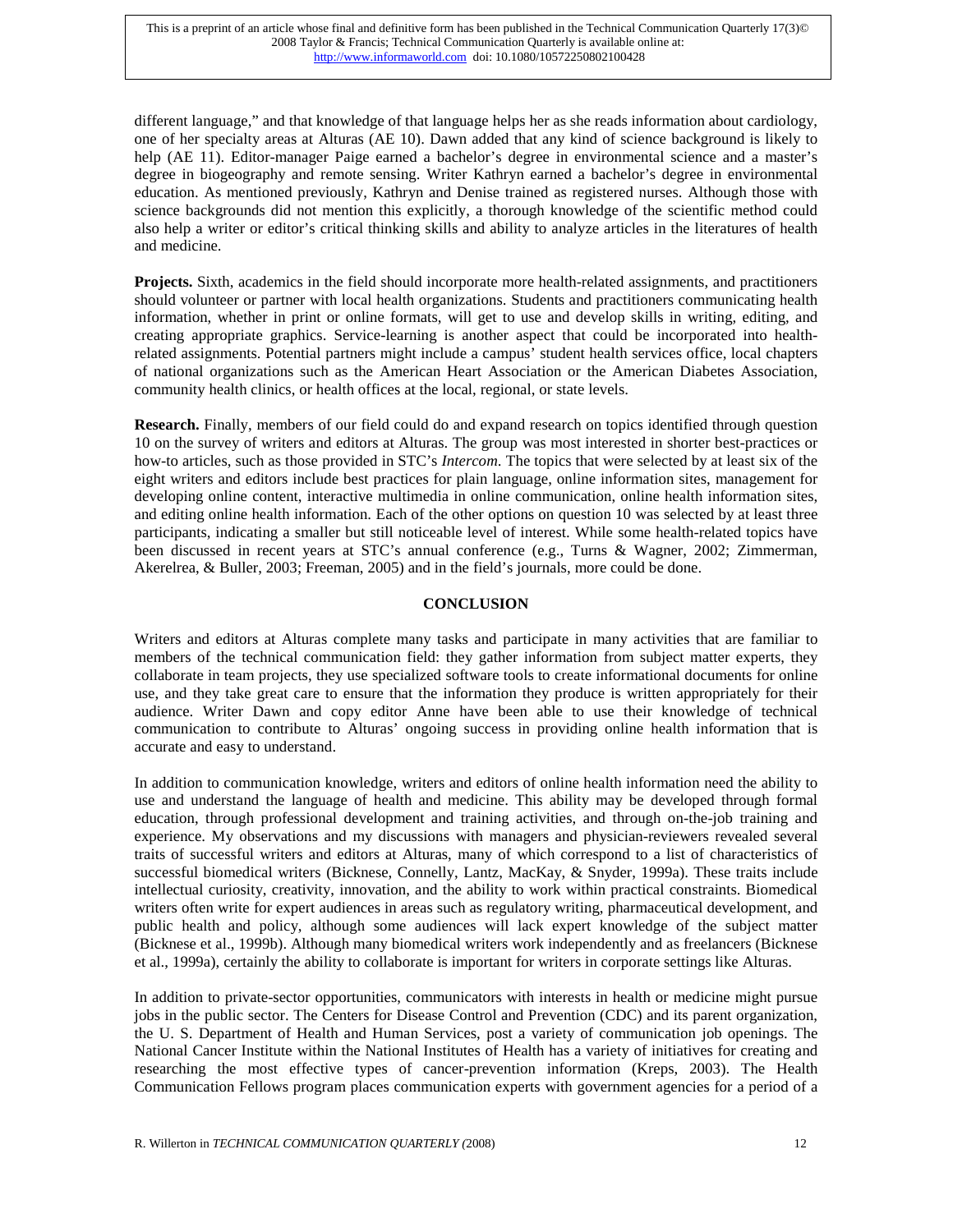few years (D. Caruso, personal communication, April 2, 2007); internships (as opposed to fellowships) are also available for those who are still completing academic degrees. Many members of the STC's Environmental, Safety, and Health Communication SIG work for local and state agencies.

Work in health communication, whether in print or online formats, also offers communicators the opportunity to help other people by providing information that helps them improve their health, choose among medical treatment options, and increase their knowledge of health and medical issues. This opportunity to make a difference motivates the employees at Alturas, and it is likely to inspire the next generation of health communicators, many of whom will provide information to audiences online.

#### **ACKNOWLEDGEMENTS**

I thank the anonymous reviewers and, especially, the editors of this special issue for their comments, which improved this manuscript substantially. I also thank the management and staff at Alturas for allowing me to observe and learn from them.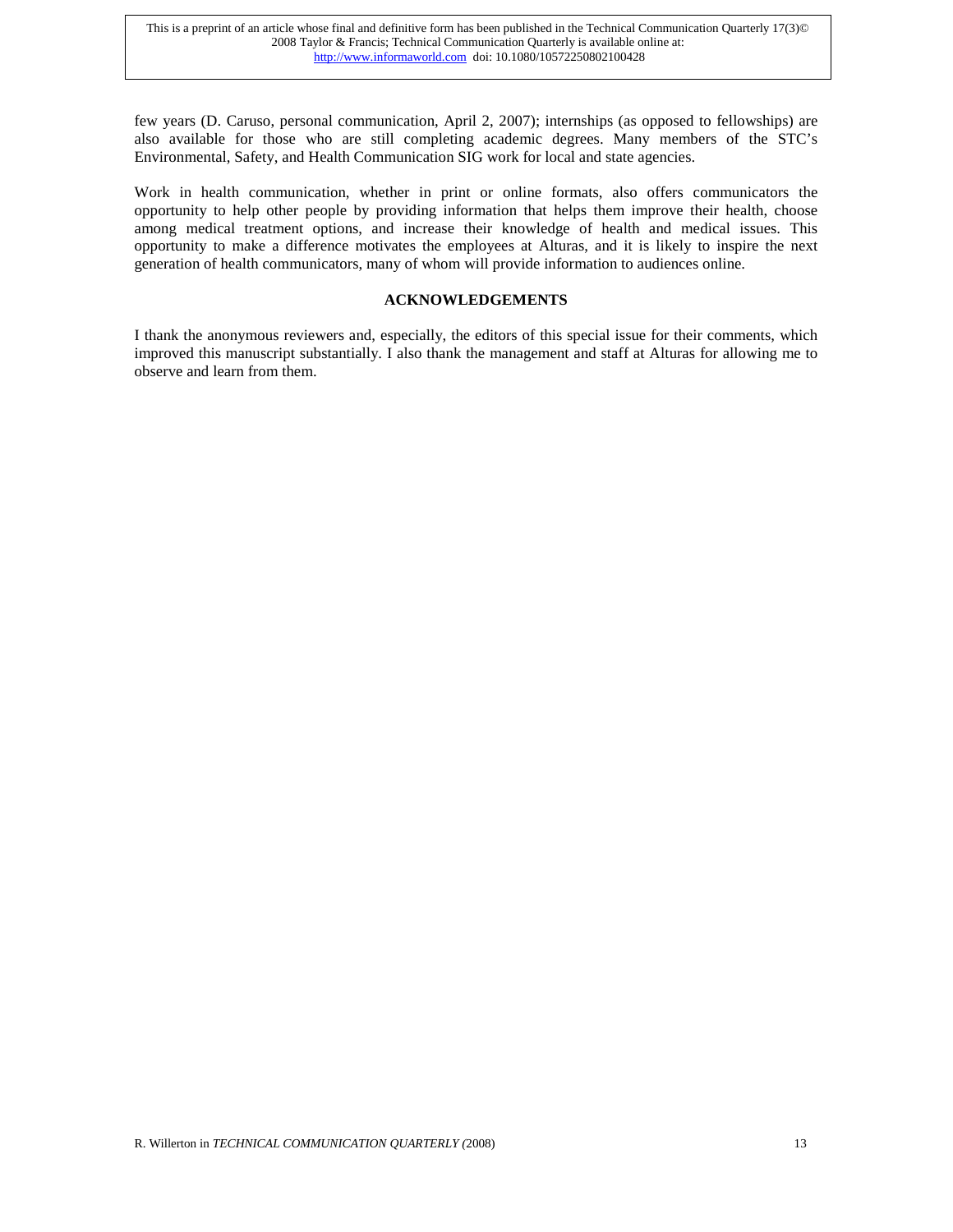## **APPENDIX**

### **Questionnaire:**

1. Please identify your academic degrees (and your major field) and any professional certifications.

2. Please identify any professional associations you belong to.

3. Please identify any professional associations you used to belong to. Why did you drop your membership?

4. What parts of your formal education, structured training experiences (seminars, workshops, conferences, etc.), or other personal development activities have been most valuable to your work at Alturas?

5. What aspects of your previous jobs have been most valuable to you at Alturas?

6. If you were to go to school with the goal of eventually having a job like this one at Alturas, what courses/major fields would you focus on, and why?

7. What best describes the way you view your position at Alturas?

This job is part of an established career path. There are people across the country who also do what I do.

\_\_\_ This job is part of a budding career path. There might be other people across the country who also do what I do.

\_\_\_ This is a unique position. Only people at Alturas do what I do.

8. Which best describes the way you view your position at Alturas?

\_\_\_ I'm a health professional who communicates through writing (and visuals).

\_\_\_ I'm a professional who works to create health information.

I'm a writer/communicator who works with health information.

\_\_\_ Other (please describe):

9. In your personal professional development, which of the following areas do you focus on the most? Please assign percentages that total 100.

\_\_\_\_% Writing/communication skills: skills for creating and editing content for our consumers

\_\_\_\_% Management skills/time management skills: skills for doing my work efficiently

\_\_\_\_% Content area knowledge: knowledge about health and medicine

\_\_\_\_% Other (please identify):

10. Which types of information would be most interesting to you as a Alturas employee? Check all that apply.

For this question, a 'study' is an in-depth, research-based article, while 'best practices' are shorter articles focused on 'how-to' information.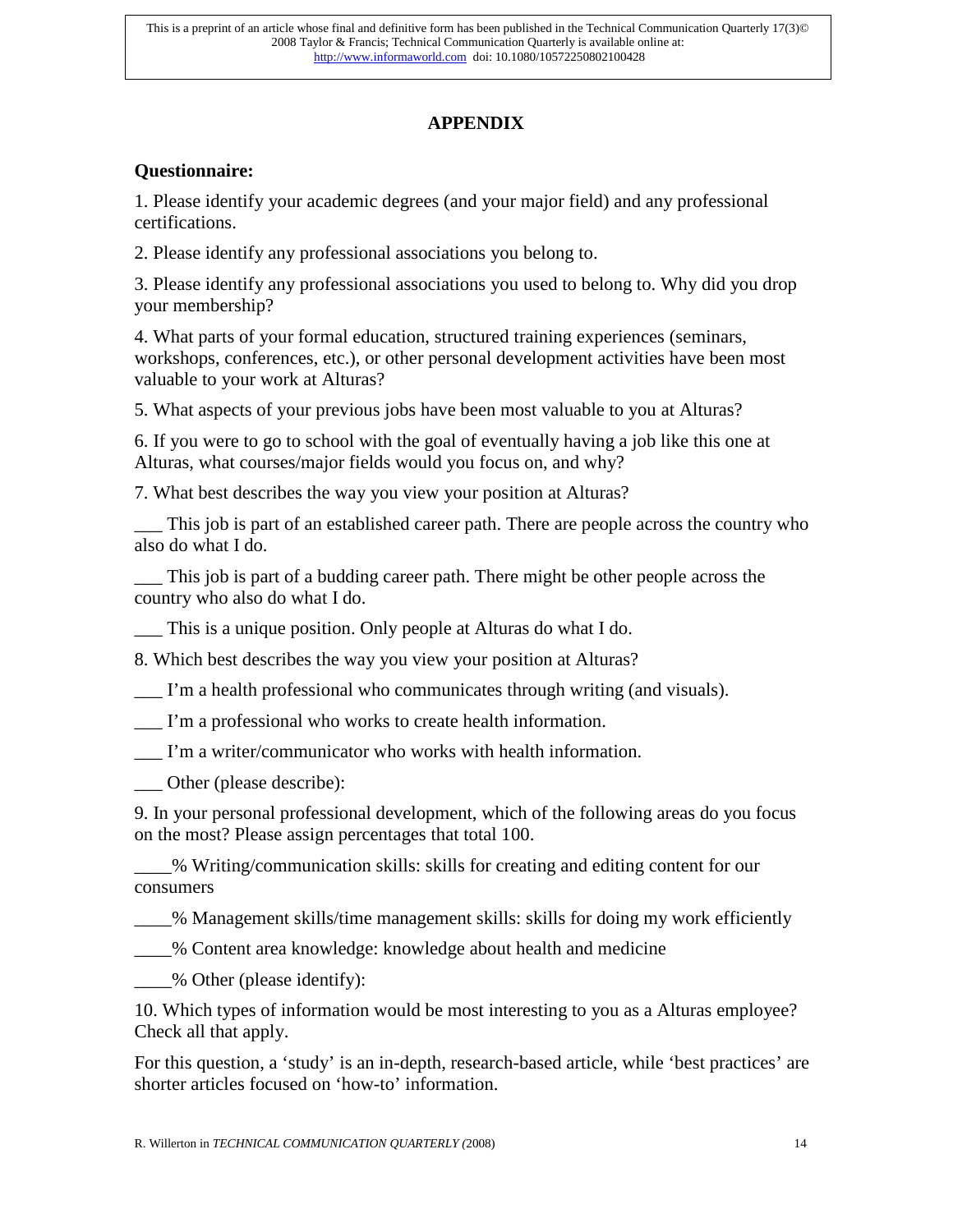- \_\_\_\_ Studies on effectiveness (or lack thereof) of plain language
- \_\_\_\_ Best practices for plain language
- \_\_\_\_ Studies on effectiveness (or lack thereof) of online information sites in general
- \_\_\_\_ Best practices for online information sites in general
- \_\_\_\_ Studies on effectiveness (or lack thereof) of online health information sites
- \_\_\_\_ Best practices for online health information sites
- \_\_\_\_ Studies on how consumers read online information
- \_\_\_\_ Best practices for writing online information that consumers will read
- \_\_\_\_ Studies on editing online health information
- \_\_\_\_ Best practices for editing online health information
- \_\_\_\_ Studies on management practices for developing online content
- \_\_\_\_ Best practices in management practices for developing online content
- \_\_\_\_ Studies on effectiveness of visuals in online communication
- \_\_\_\_ Best practices for visuals in online communication
- \_\_\_\_ Studies on effectiveness of interactive multimedia in online communication
- \_\_\_\_ Best practices for interactive multimedia in online communication
- \_\_\_\_ Studies on other subjects (please identify):
- \_\_\_\_ Best practices for other subjects (please identify):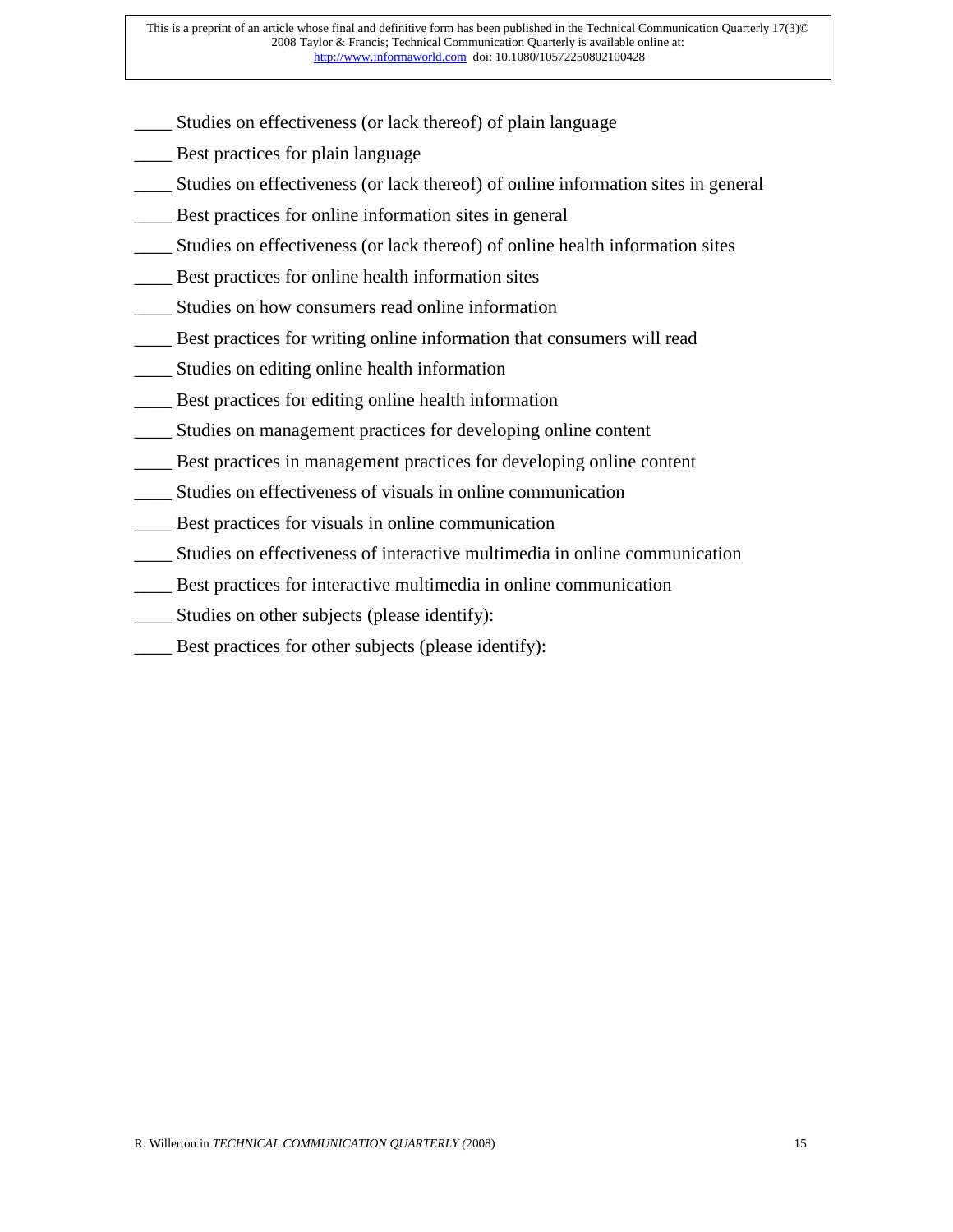#### **REFERENCES**

- Adler, P. A., & Adler, P. (1987). *Membership Roles in Field Research*. Sage University Paper on Quantitative Research Methods, Volume 6. Newbury Park, CA: Sage.
- Ament, K. (2003). *Single Sourcing: Building Modular Documentation*. Norwich, NY: William Andrew.
- Anderson, P. V. (2007). *Technical Communication: A Reader-Centered Approach*. 6<sup>th</sup> ed. Boston, MA: Thomson Wadsworth.
- Applen, J. D. (2002). Technical Communication, Knowledge Management, and XML. *Technical Communication 49*, 3, pp. 301–313.
- Barker, T. T. (1998). *Writing Software Documentation: A Task-Oriented Approach*. Boston, MA: Allyn & Bacon.
- Barnum, C. M. (2002). *Usability Testing and Research*. Boston, MA: Longman.
- Bicknese, J., Connelly, P., Lantz, K., MacKay, P., & Snyder, A. (1999a). Explore Personal Characteristics of Biomedical Writers. Biomedical Writing. Retrieved February 25, 2007, from http://www.home.earthlink.net/~rhetrx/bmw/who/personal.htm
- -----. (1999b). What Do Biomedical Writers Do? Biomedical Writing. Retrieved April 17, 2007, from http://www.home.earthlink.net/~rhetrx/bmw/what/index.htm
- Carter, L. (Ed.) (2003). Making the Leap to Single Sourcing [Special issue]. *Technical Communication 50*, 3.
- Cooper, E. L. (2004). Complementary and Alternative Medicine, When Rigorous, Can Be Science. *Evidencebased Complementary and Alternative Medicine 1*, 1, pp. 1–4.
- Crocco, A. G., Villasis-Keever, M., & Jadad, A. R. (2002). Analysis of Cases of Harm Associated With Use of Health Information on the Internet. *Journal of the American Medical Association 287*, 21, pp. 2869–2871.
- Dautermann, J. (1997). *Writing at Good Hope: A Study of Negotiated Composition in a Community of Nurses*. Vol. 2. ATTW Contemporary Studies in Technical Communication. Greenwich, CT: Ablex.
- Davis, M. T. (2001). Shaping the Future of Our Profession. *Technical Communication 48*, 2, pp. 139–144.
- Denny, K. (1999). Evidence-Based Medicine and Medical Authority. *Journal of Medical Humanities 20*, 4, pp. 247–263.
- Dragga, S. (1993). Women and the Profession of Technical Writing: Social and Economic Influences and Implications. *Journal of Business and Technical Communication 7*, 3, pp. 312–321.
- Flammia, M. (1993). The Challenge of Getting Technical Experts to Talk: Why Interviewing Skills Are Crucial to the Technical Communication Curriculum. *IEEE Transactions on Professional Communication 36*, 3, pp. 124–129.
- Fox, S. (2006). Online Health Search 2006. Pew Internet & American Life Project. Retrieved March 17, 2007, from http://www.pewinternet.org/PPF/r/190/report\_display.asp
- Freeman, K. (2005). 28,100,000 Hits for "Diabetes" or How E-Health Consumers Navigate Millions of Web Pages to Find Information They Trust. 52nd Annual Conference of the Society for Technical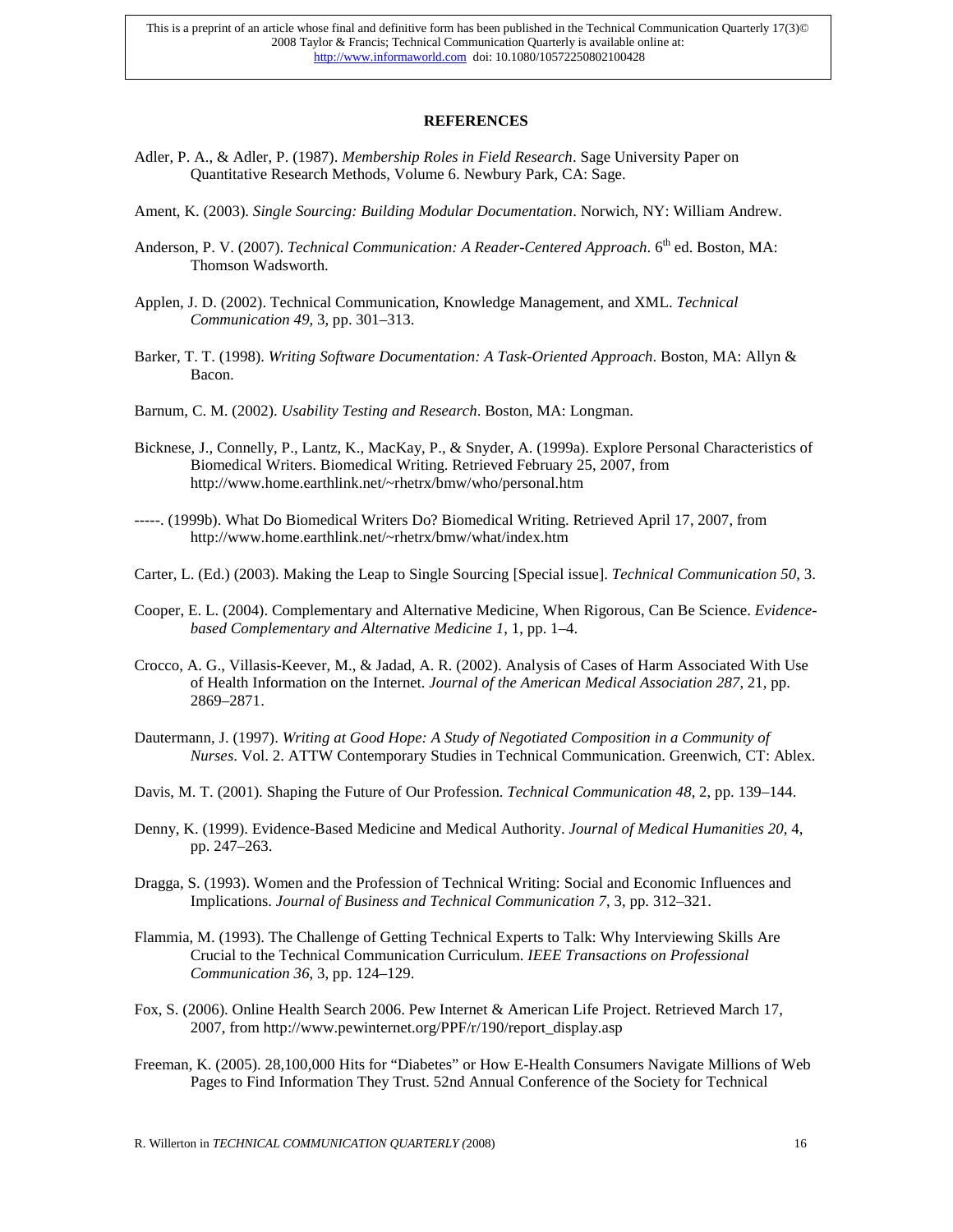Communication, Seattle, Wash., May 8–12. Retrieved April 17, 2007, from http://www.stc.org/52ndConf/ session.materials.asp

-----, & Spyridakis, J. (2004). An Examination of Factors That Affect the Credibility of Online Health Information. *Technical Communication 51*, 2, pp. 239–263.

Glesne, C. (1999). *Becoming Qualitative Researchers: An Introduction*. 2<sup>nd</sup> ed. New York: Longman.

Grama, L. M., Beckwith, M., Bittinger, W., Blais, D., Lollar, C., Middleswarth, A., Noone, M., Price, D., Quint-Kasner, S., Shields, V., & Wright. L. W. (2005, July–Aug). The Role of User Input in Shaping Online Information From the National Cancer Institute. *Journal of Medical Internet Research 7*, 3: e25. PubMed Central. Retrieved April 20, 2007, from http://www.pubmedcentral.nih.gov.libproxy. boisestate.edu/articlerender.fcgi?artid=1550662

Hackos, J. T. (1994). *Managing Your Documentation Projects*. New York: Wiley.

Harris Interactive. (2002). EHealth's influence continues to grow as usage of the Internet by physicians and patients increases. *Health Care News 3*, 6, 1–7. Retrieved April 20, 2007, from http://www.harrisinteractive.com/news/newsletters/healthnews/ HI\_HealthCareNews2003Vol3 Iss06.pdf

Hayhoe, G. F. (1998). Tooltips for the Next Millennium. *Technical Communication 45*, 2, pp. 155–157.

- Health On the Net Foundation. (2007). HONcode: Principles Quality and trustworthy health information. Retrieved March 15, 2007, from http://www.hon.ch/HONcode/Conduct.html
- Hughes, M. (2002). Moving from Information Transfer to Knowledge Creation: A New Value Proposition for Technical Communicators. *Technical Communication 49*, 3, pp. 275–285.
- Internet Healthcare Coalition. (2006). Welcome to the Internet Healthcare Coalition. Retrieved April 20, 2007, from http://www.ihealthcoalition.org
- Jeyaraj, J. (2004). Liminality and Othering: The Issue of Rhetorical Authority in Technical Discourse. *Journal of Business and Technical Communication 18*, 1, pp. 9–38.
- Johnson-Sheehan, R. (2005). *Technical Communication Today*. Boston: Longman.
- Jucks, R., & Bromme, R. (2007). Choice of Words in Doctor–Patient Communication: An Analysis of Health-Related Internet Sites. *Health Communication 21*, 3, pp. 267–277.
- Kreps, G. L. (2003). Opportunities for Health Communication Scholarship to Shape Public Health Policy and Practice: Examples from the National Cancer Institute. In T. L. Thompson, A. Dorsey, K. Miller, & R. Parrott (Eds.), *Handbook of Health Communication* (pp. 609–624). Mahwah, NJ: Erlbaum.
- Kynell-Hunt, T., & Savage, G. J. (Eds.) (2003). *Power and Legitimacy in Technical Communication: Vol. 1. The Historical and Contemporary Struggle for Professional Status*. Amityville, NY: Baywood.
- Kynell-Hunt, T., & Savage, G. J. (Eds.) (2004). *Power and Legitimacy in Technical Communication: Vol. 2. Strategies for Professional Status*. Amityville, NY: Baywood.
- Lay, M. M., Wahlstrom, B. J., Rude, C. D., Selfe, C. L., & Selzer, J. (2000). *Technical Communication*. 2nd ed. Boston: McGraw-Hill.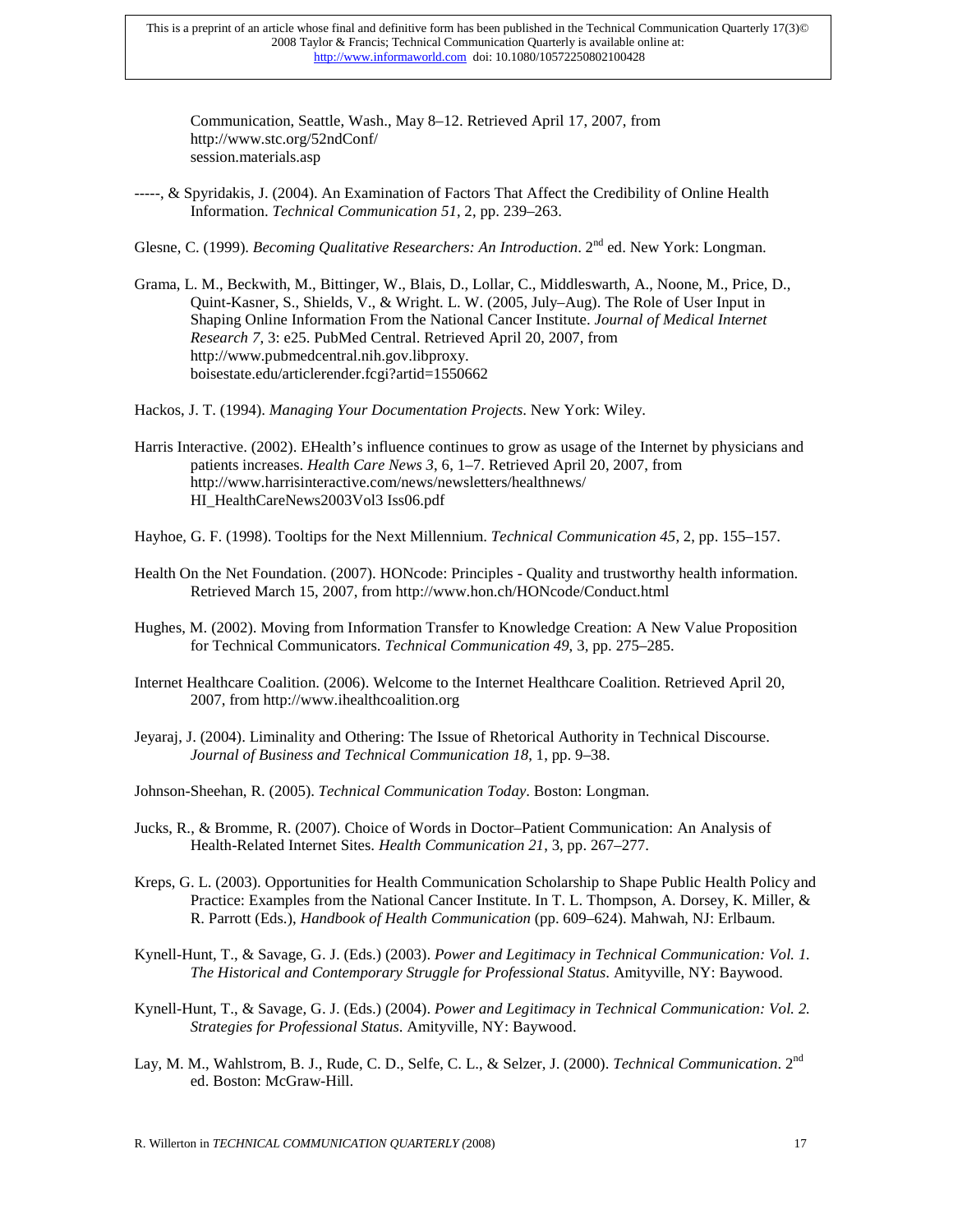- Lee, M. F. & B. Mehlenbacher. (2000). Technical Writer/Subject-matter Expert Interaction: The Writer's Perspective, the Organizational Challenge. *Technical Communication 47*, 4, pp. 544–552.
- Lincoln, Y. S., & Guba, E. G. (1985). *Naturalistic Inquiry*. Beverly Hills, CA: Sage.
- Locher, M. A. (2006). *Advice Online: Advice-giving in an American Internet Health Column*. Pragmatics and Beyond New Series. Amsterdam: John Benjamins.
- MacNealy, M. S. (1997). *Strategies for Empirical Research in Writing*. Boston, MA: Allyn and Bacon.
- Markel, M. (2007). *Technical Communication*. 8<sup>th</sup> ed. Boston, MA: Bedford/St. Martins.
- Miles, M. B., & A. M. Huberman. (1994). *Qualitative Data Analysis: An Expanded Sourcebook*. Thousand Oaks, CA: Sage.
- Munger, R. (2000). Evolution of the Emergency Medical Services Profession: A Case Study of EMS Run Reports. *Technical Communication Quarterly 9*, 3, pp. 329–346.
- Oermann, M. & Pasma, J. (2001). Evaluation by consumers of quality care information on the Internet. *Journal of Nursing Care Quality 15*, 3, pp. 50–58.
- Ornatowski, C. M. (1997). Technical Communication and Rhetoric. In K. Staples & C. Ornatowski (Eds.), *Foundations for Teaching Technical Communication: Theory, Practice, and Program Design* (pp. 31–51). Greenwich, CT: Ablex.
- Peeples, T. (2003). *Professional Writing and Rhetoric: Readings from the Field*. New York: Longman.
- Richards, J. B., Papaioannou, A., Adachi, J. D., Joseph, L., Whitson, H. E., Prior, J. C., & Goltzman, D. (2007). Effect of Selective Serotonin Reuptake Inhibitors on the Risk of Fracture. *Archives of Internal Medicine 167*, pp. 188–194.
- Rockley, A. (2003). *Managing Enterprise Content: A Unified Content Strategy*. Indianapolis: New Riders.
- Ryan, C. (2005). Struggling to Survive: A Study of Editorial Decision-Making Strategies at *MAMM*  Magazine. *Journal of Business and Technical Communication 19*, 3, pp. 353–376.
- Sackett, D. L., & Rosenberg, W. M. C. (1995). The need for evidence-based medicine. *Journal of the Royal Society of Medicine 88*, pp. 620–624.
- Savage, G. J., and D. L. Sullivan. (2001). *Writing a Professional Life: Stories of Technical Communicators On and Off the Job*. Allyn & Bacon Series in Technical Communication. Boston: Allyn & Bacon.
- Scope. (n.d.). *Journal of Medical Internet Research*. Retrieved April 20, 2007, from http://www.jmir.org/cms/view/jmir\_home:scope
- Spilka, R. (2002). Becoming a Profession. In B. Mirel & R. Spilka (Eds.), *Reshaping Technical Communication: New Directions and Challenges for the 21st Century* (pp. 97-109). Mahwah, NJ: Erlbaum.
- Tjora A., Tran T., & Faxvaag A. (2005). Privacy vs usability: a qualitative exploration of patients' experiences with secure Internet communication with their general practitioner. *Journal of Medical Internet Research 7*, 2:e15. Retrieved October 19, 2007, from http://www.pubmedcentral.nih.gov.libproxy.boisestate.edu/ articlerender.fcgi?artid=1550647